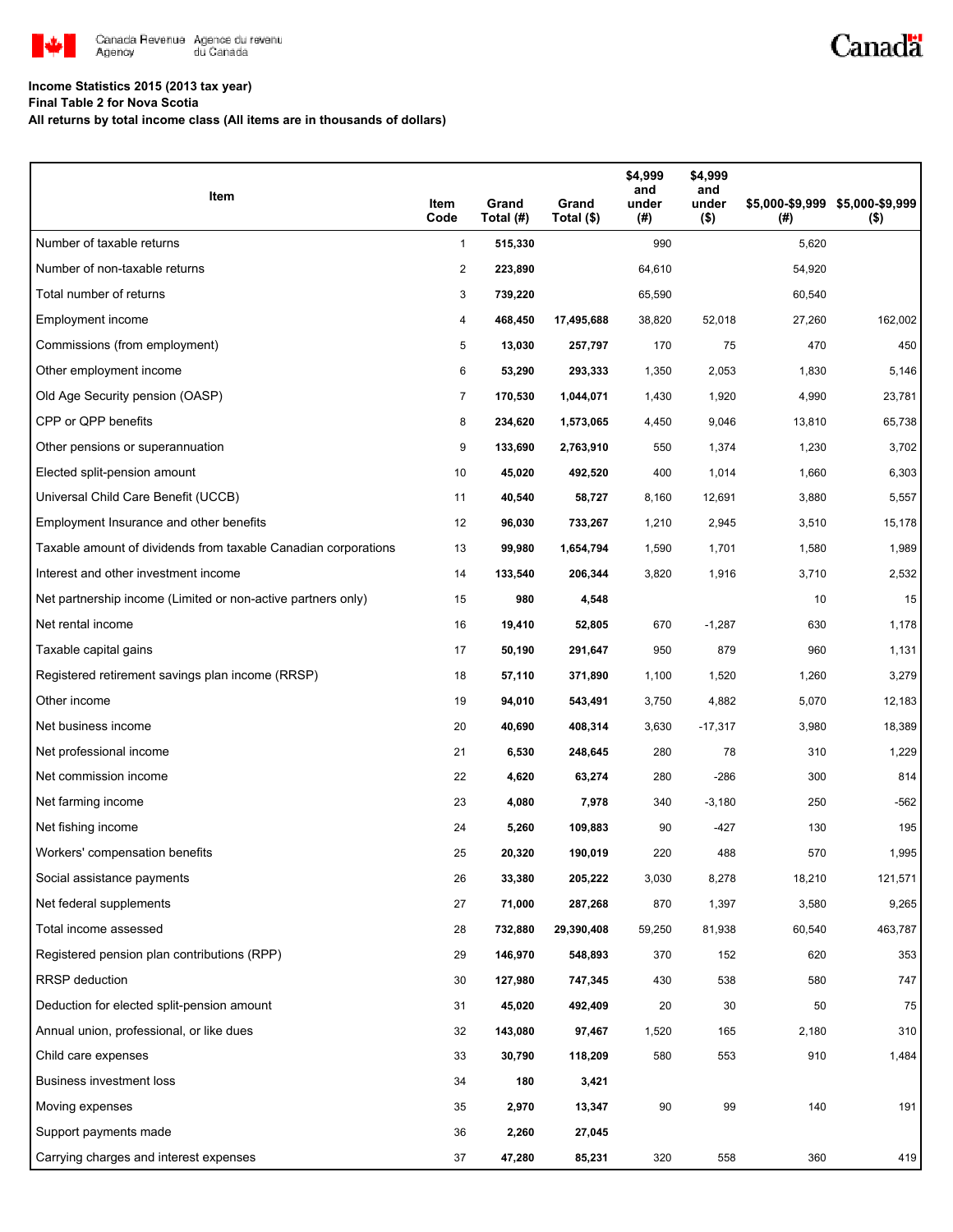

#### **Income Statistics 2015 (2013 tax year)**

**Final Table 2 for Nova Scotia**

**All returns by total income class (All items are in thousands of dollars)**

| Item                                                                                           | Item<br>Code | Grand<br>Total (#) | Grand<br>Total (\$) | \$4,999<br>and<br>under<br>(#) | \$4,999<br>and<br>under<br>$($ \$) | (#)    | \$5,000-\$9,999 \$5,000-\$9,999<br>$($ \$) |
|------------------------------------------------------------------------------------------------|--------------|--------------------|---------------------|--------------------------------|------------------------------------|--------|--------------------------------------------|
| Deductions for CPP/QPP contributions on self-employment and<br>other earnings                  | 38           | 32,350             | 24,671              | 690                            | 46                                 | 3,370  | 563                                        |
| Deductions for provincial parental insurance plan (PPIP) premiums<br>on self-employment income | 39           |                    |                     |                                |                                    |        |                                            |
| Exploration and development expenses                                                           | 40           | 790                | 6,523               |                                |                                    |        |                                            |
| Other employment expenses                                                                      | 41           | 22,910             | 92,511              | 60                             | 127                                | 150    | 321                                        |
| Clergy residence deduction                                                                     | 42           | 970                | 10,385              |                                |                                    | 10     | 35                                         |
| Other deductions                                                                               | 43           | 23,650             | 51,430              |                                |                                    |        |                                            |
| Total deductions before adjustments                                                            | 44           | 367,250            | 2,319,296           | 4,140                          | 2,830                              | 7,930  | 7,455                                      |
| Social benefits repayment                                                                      | 45           | 15,680             | 42,674              |                                |                                    |        |                                            |
| Net income after adjustments                                                                   | 46           | 730,960            | 27,053,355          | 57,470                         | 99,636                             | 60,490 | 459,002                                    |
| Canadian Forces personnel and police deduction                                                 | 47           | 130                | 3,508               |                                |                                    |        |                                            |
| Security options deductions                                                                    | 48           | 760                | 14,583              |                                |                                    |        |                                            |
| Other payments deductions                                                                      | 49           | 121,420            | 682,489             | 4,100                          | 10,163                             | 22,200 | 132,831                                    |
| Non-capital losses of other years                                                              | 50           | 720                | 5,330               | 20                             | 71                                 | 10     | 52                                         |
| Net capital losses of other years                                                              | 51           | 12,070             | 31,090              | 50                             | 26                                 | 60     | 78                                         |
| Capital gains deduction                                                                        | 52           | 1,070              | 71,987              |                                |                                    |        |                                            |
| Northern residents deductions                                                                  | 53           | 490                | 1,189               |                                |                                    |        |                                            |
| Additional deductions                                                                          | 54           | 4,210              | 17,660              | 60                             | 183                                | 100    | 198                                        |
| Farming/fishing losses of prior years                                                          | 55           | 170                | 1,577               | 10                             | 70                                 |        |                                            |
| Total deductions from net income                                                               | 56           | 138,580            | 829,467             | 4,220                          | 10,519                             | 22,350 | 133,210                                    |
| Taxable income assessed                                                                        | 57           | 713,400            | 26,225,439          | 55,290                         | 89,797                             | 48,130 | 325,931                                    |
| Basic personal amount                                                                          | 58           | 739,210            | 8,130,881           | 65,590                         | 710,634                            | 60,540 | 662,843                                    |
| Age amount                                                                                     | 59           | 164,780            | 1,033,275           | 1,670                          | 10,794                             | 5,090  | 34,445                                     |
| Spouse or common-law partner amount                                                            | 60           | 49,520             | 337,490             | 1,760                          | 15,807                             | 1,550  | 11,731                                     |
| Amount for eligible dependant                                                                  | 61           | 29,360             | 308,707             | 2,070                          | 21,787                             | 2,330  | 24,673                                     |
| Amount for children 17 and under                                                               | 62           | 91,770             | 352,293             | 4,560                          | 19,387                             | 3,810  | 14,356                                     |
| Amount for infirm dependants age 18 or older                                                   | 63           | 820                | 4,778               | 10                             | 83                                 |        |                                            |
| CPP or QPP contributions through employment                                                    | 64           | 403,440            | 583,970             | 6,470                          | 1,558                              | 19,880 | 3,346                                      |
| CPP or QPP contributions on self-employment and other earnings                                 | 65           | 32,350             | 24,671              | 690                            | 46                                 | 3,370  | 563                                        |
| Employment Insurance premiums                                                                  | 66           | 415,630            | 236,852             | 14,070                         | 1,797                              | 23,630 | 2,976                                      |
| PPIP premiums paid                                                                             | 67           |                    |                     |                                |                                    |        |                                            |
| PPIP premiums payable on employment income                                                     | 68           |                    |                     |                                |                                    |        |                                            |
| PPIP premiums payable on self-employment income                                                | 69           |                    |                     |                                |                                    |        |                                            |
| Volunteer firefighters' amount                                                                 | 70           | 5,530              | 16,575              | 200                            | 585                                | 150    | 462                                        |
| Canada employment amount                                                                       | 71           | 467,600            | 502,426             | 22,270                         | 21,382                             | 27,700 | 29,547                                     |
| Public transit amount                                                                          | 72           | 16,930             | 8,836               | 1,110                          | 270                                | 1,170  | 372                                        |
| Children's fitness amount                                                                      | 73           | 39,000             | 21,839              | 390                            | 181                                | 370    | 171                                        |
| Children's arts amount                                                                         | 74           | 13,780             | 6,575               | 130                            | 54                                 | 100    | 43                                         |

Canadä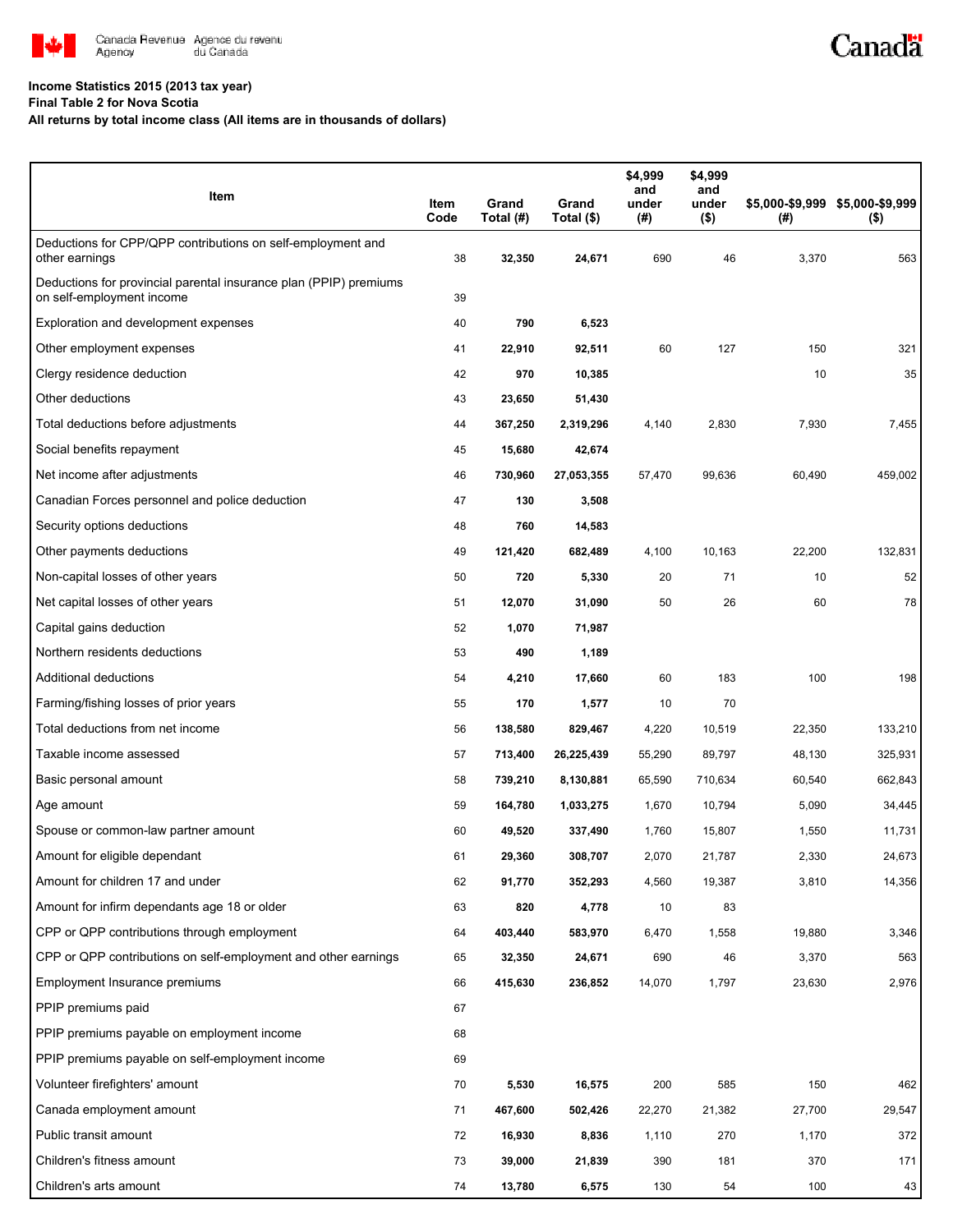

# Canadä

## **Income Statistics 2015 (2013 tax year)**

**Final Table 2 for Nova Scotia**

**All returns by total income class (All items are in thousands of dollars)**

| Item                                                              |              |                    |                     | \$4,999<br>and | \$4,999<br>and   |        |                                            |
|-------------------------------------------------------------------|--------------|--------------------|---------------------|----------------|------------------|--------|--------------------------------------------|
|                                                                   | Item<br>Code | Grand<br>Total (#) | Grand<br>Total (\$) | under<br>(#)   | under<br>$($ \$) | (#)    | \$5,000-\$9,999 \$5,000-\$9,999<br>$($ \$) |
| Home buyers' amount                                               | 75           | 4,140              | 18,718              | 30             | 95               | 20     | 75                                         |
| Pension income amount                                             | 76           | 162,600            | 312,395             | 880            | 1,183            | 2,680  | 4,249                                      |
| Caregiver amount                                                  | 77           | 5,030              | 25,761              | 40             | 245              | 80     | 359                                        |
| Disability amount                                                 | 78           | 31,300             | 239,909             | 1,310          | 10,063           | 3,000  | 22,997                                     |
| Disability amount transferred from a dependant                    | 79           | 9,600              | 97,671              | 180            | 1,988            | 220    | 2,374                                      |
| Interest paid on student loans                                    | 80           | 23,560             | 14,227              | 180            | 92               | 230    | 87                                         |
| Tuition, education, and textbook amounts                          | 81           | 39,750             | 233,621             |                |                  |        |                                            |
| Tuition, education, and textbook amounts transferred from a child | 82           | 16,930             | 88,534              | 20             | 55               | 20     | 122                                        |
| Amounts transferred from spouse or common-law partner             | 83           | 35,860             | 194,472             | 1,570          | 7,032            | 1,370  | 5,732                                      |
| Medical expenses                                                  | 84           | 156,870            | 346,324             | 2,300          | 2,301            | 3,480  | 3,898                                      |
| Total tax credits on personal amounts                             | 85           | 739,220            | 1,971,195           | 65,590         | 124,116          | 60,540 | 123,832                                    |
| Allowable charitable donations and government gifts               | 86           | 153,610            | 195,575             | 220            | 47               | 510    | 168                                        |
| Eligible cultural and ecological gifts                            | 87           | 190                | 2,563               |                |                  |        |                                            |
| Total tax credit on donations and gifts                           | 88           | 152,460            | 54,313              | 230            | 11               | 510    | 42                                         |
| Total federal non-refundable tax credits                          | 89           | 739,220            | 2,025,508           | 65,590         | 124,127          | 60,540 | 123,874                                    |
| Federal dividend tax credit                                       | 90           | 88,190             | 218,637             |                |                  |        |                                            |
| Overseas employment tax credit                                    | 91           | 410                | 3,994               |                |                  |        |                                            |
| Minimum tax carryover                                             | 92           | 1,150              | 3,193               |                |                  |        |                                            |
| Basic federal tax                                                 | 93           | 452,080            | 2,632,145           | 230            | 54               | 430    | 162                                        |
| Federal Foreign Tax Credit                                        | 94           | 23,480             | 21,273              |                |                  |        |                                            |
| Federal Political contribution tax credit                         | 95           | 4,270              | 680                 |                |                  |        |                                            |
| <b>Investment Tax Credit</b>                                      | 96           | 1,540              | 2,306               |                |                  |        |                                            |
| Labour-sponsored funds tax credit                                 | 97           | 40                 | 21                  |                |                  |        |                                            |
| Alternative minimum tax payable                                   | 98           | 960                | 3,181               |                |                  |        |                                            |
| Net federal tax                                                   | 99           | 451,400            | 2,609,015           | 230            | 55               | 430    | 164                                        |
| CPP contributions on self-employment                              | 100          | 32,350             | 49,342              | 690            | 93               | 3,370  | 1,125                                      |
| Social Benefits repayment                                         | 101          | 15,680             | 42,674              |                |                  |        |                                            |
| Net Provincial Tax                                                | 102          | 500,480            | 2,119,722           | 260            | 47               | 2,370  | 233                                        |
| Total tax payable                                                 | 103          | 515,330            | 4,820,810           | 990            | 195              | 5,620  | 1,523                                      |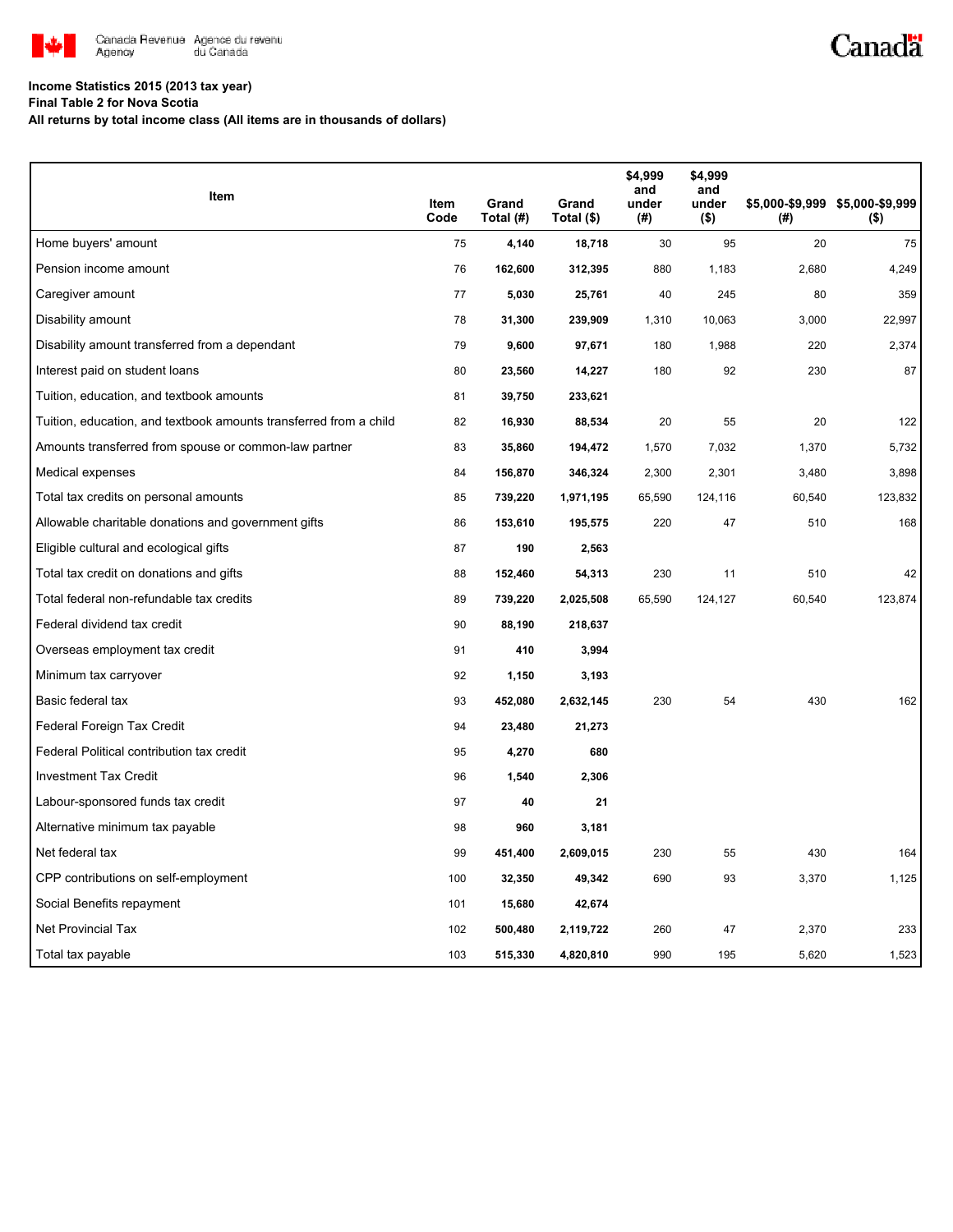| Item                                                                          | Item<br>Code   | (#)    | \$10,000-\$14,999 \$10,000-\$14,999 \$15,000-\$19,999 \$15,000-\$19,999 \$20,000-\$24,999 \$20,000-\$24,999<br>$($ \$) | (# )   | $($ \$)   | (#)    | $($ \$)        |
|-------------------------------------------------------------------------------|----------------|--------|------------------------------------------------------------------------------------------------------------------------|--------|-----------|--------|----------------|
| Number of taxable returns                                                     | $\mathbf{1}$   | 17,800 |                                                                                                                        | 35,350 |           | 48.750 |                |
| Number of non-taxable returns                                                 | $\overline{c}$ | 39,140 |                                                                                                                        | 41,550 |           | 12,570 |                |
| Total number of returns                                                       | 3              | 56,940 |                                                                                                                        | 76,900 |           | 61,320 |                |
| Employment income                                                             | 4              | 28,820 | 270,816                                                                                                                | 30,480 | 401,176   | 32,700 | 568,444        |
| Commissions (from employment)                                                 | 5              | 750    | 1,069                                                                                                                  | 940    | 2,062     | 1,080  | 3,910          |
| Other employment income                                                       | 6              | 2,200  | 6,232                                                                                                                  | 2,640  | 7,849     | 3,520  | 12,008         |
| Old Age Security pension (OASP)                                               | $\overline{7}$ | 13,970 | 82,563                                                                                                                 | 39,520 | 252,273   | 23,500 | 149,101        |
| CPP or QPP benefits                                                           | 8              | 20,870 | 104,492                                                                                                                | 42,010 | 228,545   | 28,280 | 204,745        |
| Other pensions or superannuation                                              | 9              | 2,960  | 9,916                                                                                                                  | 9,820  | 36,212    | 17,190 | 108,288        |
| Elected split-pension amount                                                  | 10             | 3,500  | 18,017                                                                                                                 | 5,120  | 36,977    | 5,610  | 55,991         |
| Universal Child Care Benefit (UCCB)                                           | 11             | 4,460  | 6,521                                                                                                                  | 3,580  | 5,093     | 3,070  | 4,201          |
| Employment Insurance and other<br>benefits                                    | 12             | 7,640  | 42,671                                                                                                                 | 11,030 | 74,311    | 12,160 | 92,586         |
| Taxable amount of dividends from<br>taxable Canadian corporations             | 13             | 2,610  | 4,197                                                                                                                  | 4,850  | 8,567     | 5,670  | 13,023         |
| Interest and other investment income                                          | 14             | 5,860  | 3,990                                                                                                                  | 11,140 | 7,894     | 11,090 | 10,007         |
| Net partnership income (Limited or<br>non-active partners only)               | 15             |        |                                                                                                                        | 10     | $-2$      | 20     | $\overline{7}$ |
| Net rental income                                                             | 16             | 860    | 1,978                                                                                                                  | 1,070  | 1,819     | 1,060  | 2,775          |
| Taxable capital gains                                                         | 17             | 1,410  | 1,604                                                                                                                  | 2,480  | 2,596     | 3,130  | 3,597          |
| Registered retirement savings plan<br>income (RRSP)                           | 18             | 1,940  | 6,406                                                                                                                  | 2,750  | 9,797     | 3,550  | 14,409         |
| Other income                                                                  | 19             | 5,350  | 15,058                                                                                                                 | 5,750  | 15,345    | 6,010  | 16,288         |
| Net business income                                                           | 20             | 4,580  | 32,200                                                                                                                 | 4,200  | 35,801    | 3,290  | 32,269         |
| Net professional income                                                       | 21             | 360    | 2,518                                                                                                                  | 400    | 3,308     | 330    | 3,271          |
| Net commission income                                                         | 22             | 390    | 1,851                                                                                                                  | 400    | 2,517     | 400    | 2,787          |
| Net farming income                                                            | 23             | 350    | $-102$                                                                                                                 | 360    | $-162$    | 320    | 99             |
| Net fishing income                                                            | 24             | 210    | 354                                                                                                                    | 330    | 1,476     | 360    | 2,257          |
| Workers' compensation benefits                                                | 25             | 1,020  | 5,546                                                                                                                  | 2,020  | 12,849    | 3,020  | 23,981         |
| Social assistance payments                                                    | 26             | 6,640  | 51,141                                                                                                                 | 2,410  | 12,329    | 1,300  | 5,372          |
| Net federal supplements                                                       | 27             | 11,290 | 38,702                                                                                                                 | 34,450 | 183,484   | 14,930 | 39,249         |
| Total income assessed                                                         | 28             | 56,940 | 709,035                                                                                                                | 76,900 | 1,344,447 | 61,320 | 1,371,694      |
| Registered pension plan contributions<br>(RPP)                                | 29             | 1,180  | 690                                                                                                                    | 2,230  | 1,747     | 3,970  | 3,877          |
| RRSP deduction                                                                | 30             | 1,270  | 1,556                                                                                                                  | 2,390  | 3,414     | 3,770  | 5,841          |
| Deduction for elected split-pension<br>amount                                 | 31             | 210    | 297                                                                                                                    | 980    | 1,481     | 2,440  | 5,677          |
| Annual union, professional, or like<br>dues                                   | 32             | 3,110  | 554                                                                                                                    | 4,210  | 900       | 5,980  | 1,509          |
| Child care expenses                                                           | 33             | 1,420  | 2,975                                                                                                                  | 2,040  | 4,983     | 2,420  | 6,644          |
| Business investment loss                                                      | 34             |        |                                                                                                                        |        |           |        |                |
| Moving expenses                                                               | 35             | 190    | 233                                                                                                                    | 200    | 334       | 240    | 525            |
| Support payments made                                                         | 36             | 30     | 111                                                                                                                    | 30     | 91        | 70     | 253            |
| Carrying charges and interest<br>expenses                                     | 37             | 720    | 514                                                                                                                    | 1,720  | 1,133     | 2,540  | 1,644          |
| Deductions for CPP/QPP contributions<br>on self-employment and other earnings | 38             | 4,100  | 1,346                                                                                                                  | 3,590  | 1,692     | 2,920  | 1,685          |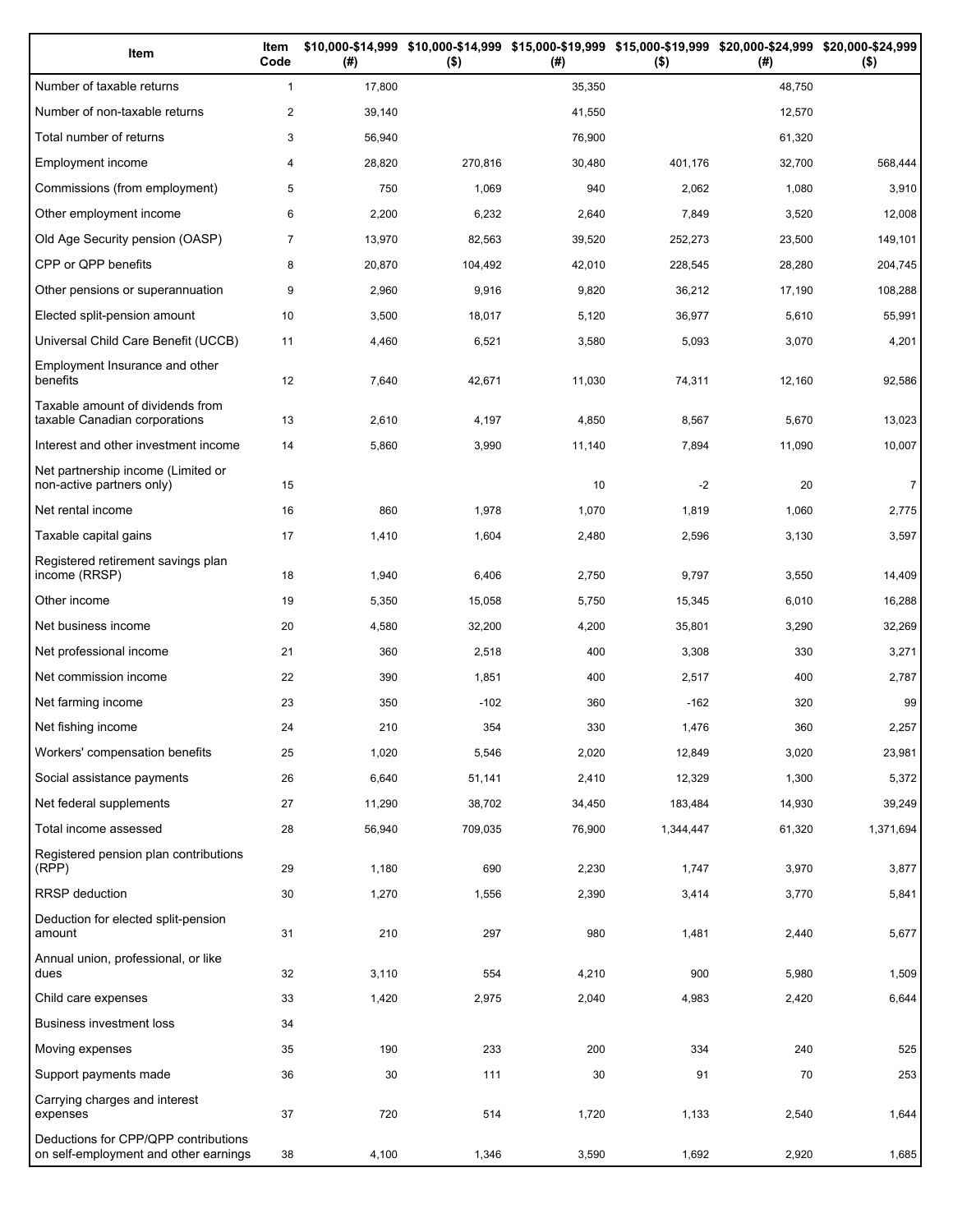| Item                                                                                              | Item<br>Code | (# )   | \$10,000-\$14,999 \$10,000-\$14,999 \$15,000-\$19,999 \$15,000-\$19,999 \$20,000-\$24,999 \$20,000-\$24,999<br>$($ \$) | (#)    | $($ \$)   | (# )   | $($ \$)   |
|---------------------------------------------------------------------------------------------------|--------------|--------|------------------------------------------------------------------------------------------------------------------------|--------|-----------|--------|-----------|
| Deductions for provincial parental<br>insurance plan (PPIP) premiums on<br>self-employment income | 39           |        |                                                                                                                        |        |           |        |           |
| Exploration and development expenses                                                              | 40           |        |                                                                                                                        |        |           |        |           |
| Other employment expenses                                                                         | 41           | 340    | 560                                                                                                                    | 560    | 1,046     | 810    | 1,603     |
| Clergy residence deduction                                                                        | 42           | 10     | 37                                                                                                                     | 20     | 87        | 30     | 177       |
| Other deductions                                                                                  | 43           | 1,400  | 892                                                                                                                    | 2,150  | 1,420     | 2,520  | 1,523     |
| Total deductions before adjustments                                                               | 44           | 11,430 | 9,864                                                                                                                  | 15,820 | 18,472    | 20,790 | 31,106    |
| Social benefits repayment                                                                         | 45           |        |                                                                                                                        |        |           |        |           |
| Net income after adjustments                                                                      | 46           | 56,920 | 699,299                                                                                                                | 76,880 | 1,326,145 | 61,310 | 1,340,731 |
| Canadian Forces personnel and police<br>deduction                                                 | 47           |        |                                                                                                                        |        |           |        |           |
| Security options deductions                                                                       | 48           |        |                                                                                                                        | 10     | 14        | 20     | 27        |
| Other payments deductions                                                                         | 49           | 18,520 | 95,416                                                                                                                 | 38,050 | 208,662   | 18,120 | 68,601    |
| Non-capital losses of other years                                                                 | 50           | 70     | 153                                                                                                                    | 110    | 341       | 90     | 475       |
| Net capital losses of other years                                                                 | 51           | 130    | 169                                                                                                                    | 300    | 266       | 460    | 401       |
| Capital gains deduction                                                                           | 52           | 20     | 55                                                                                                                     | 30     | 49        | 30     | 45        |
| Northern residents deductions                                                                     | 53           |        |                                                                                                                        |        |           | 10     | 12        |
| Additional deductions                                                                             | 54           | 260    | 473                                                                                                                    | 590    | 1,982     | 760    | 2,603     |
| Farming/fishing losses of prior years                                                             | 55           |        |                                                                                                                        |        |           | 10     | 98        |
| Total deductions from net income                                                                  | 56           | 18,850 | 96,285                                                                                                                 | 38,610 | 211,485   | 18,860 | 72,263    |
| Taxable income assessed                                                                           | 57           | 54,950 | 603,133                                                                                                                | 76,440 | 1,114,918 | 61,070 | 1,268,513 |
| Basic personal amount                                                                             | 58           | 56,940 | 625,361                                                                                                                | 76,900 | 846,619   | 61,320 | 675,449   |
| Age amount                                                                                        | 59           | 14,010 | 95,790                                                                                                                 | 39,550 | 270,952   | 23,520 | 161,187   |
| Spouse or common-law partner<br>amount                                                            | 60           | 3,040  | 22,068                                                                                                                 | 4,750  | 24,231    | 4,910  | 26,934    |
| Amount for eligible dependant                                                                     | 61           | 3,050  | 32,570                                                                                                                 | 3,090  | 32,834    | 3,080  | 32,470    |
| Amount for children 17 and under                                                                  | 62           | 5,000  | 19,134                                                                                                                 | 5,260  | 19.428    | 5,670  | 20,632    |
| Amount for infirm dependants age 18<br>or older                                                   | 63           | 30     | 204                                                                                                                    | 60     | 333       | 70     | 456       |
| CPP or QPP contributions through<br>employment                                                    | 64           | 24,610 | 8,405                                                                                                                  | 27,610 | 14,646    | 30,270 | 22,504    |
| CPP or QPP contributions on<br>self-employment and other earnings                                 | 65           | 4,100  | 1,346                                                                                                                  | 3,590  | 1,692     | 2,920  | 1,685     |
| Employment Insurance premiums                                                                     | 66           | 26,000 | 5,020                                                                                                                  | 28,270 | 7,454     | 30,790 | 10,560    |
| PPIP premiums paid                                                                                | 67           |        |                                                                                                                        |        |           |        |           |
| PPIP premiums payable on<br>employment income                                                     | 68           |        |                                                                                                                        |        |           |        |           |
| PPIP premiums payable on<br>self-employment income                                                | 69           |        |                                                                                                                        |        |           |        |           |
| Volunteer firefighters' amount                                                                    | 70           | 180    | 531                                                                                                                    | 270    | 804       | 380    | 1,128     |
| Canada employment amount                                                                          | 71           | 29,340 | 31,559                                                                                                                 | 31,340 | 33,709    | 34,430 | 36,658    |
| Public transit amount                                                                             | 72           | 1,330  | 475                                                                                                                    | 1,400  | 611       | 1,530  | 831       |
| Children's fitness amount                                                                         | 73           | 680    | 300                                                                                                                    | 1,050  | 456       | 1,320  | 569       |
| Children's arts amount                                                                            | 74           | 190    | 75                                                                                                                     | 320    | 123       | 390    | 154       |
| Home buyers' amount                                                                               | 75           | 50     | 173                                                                                                                    | 110    | 440       | 190    | 834       |
| Pension income amount                                                                             | 76           | 5,970  | 9,873                                                                                                                  | 13,970 | 23,907    | 21,330 | 40,672    |
| Caregiver amount                                                                                  | 77           | 130    | 601                                                                                                                    | 260    | 1,216     | 370    | 1,733     |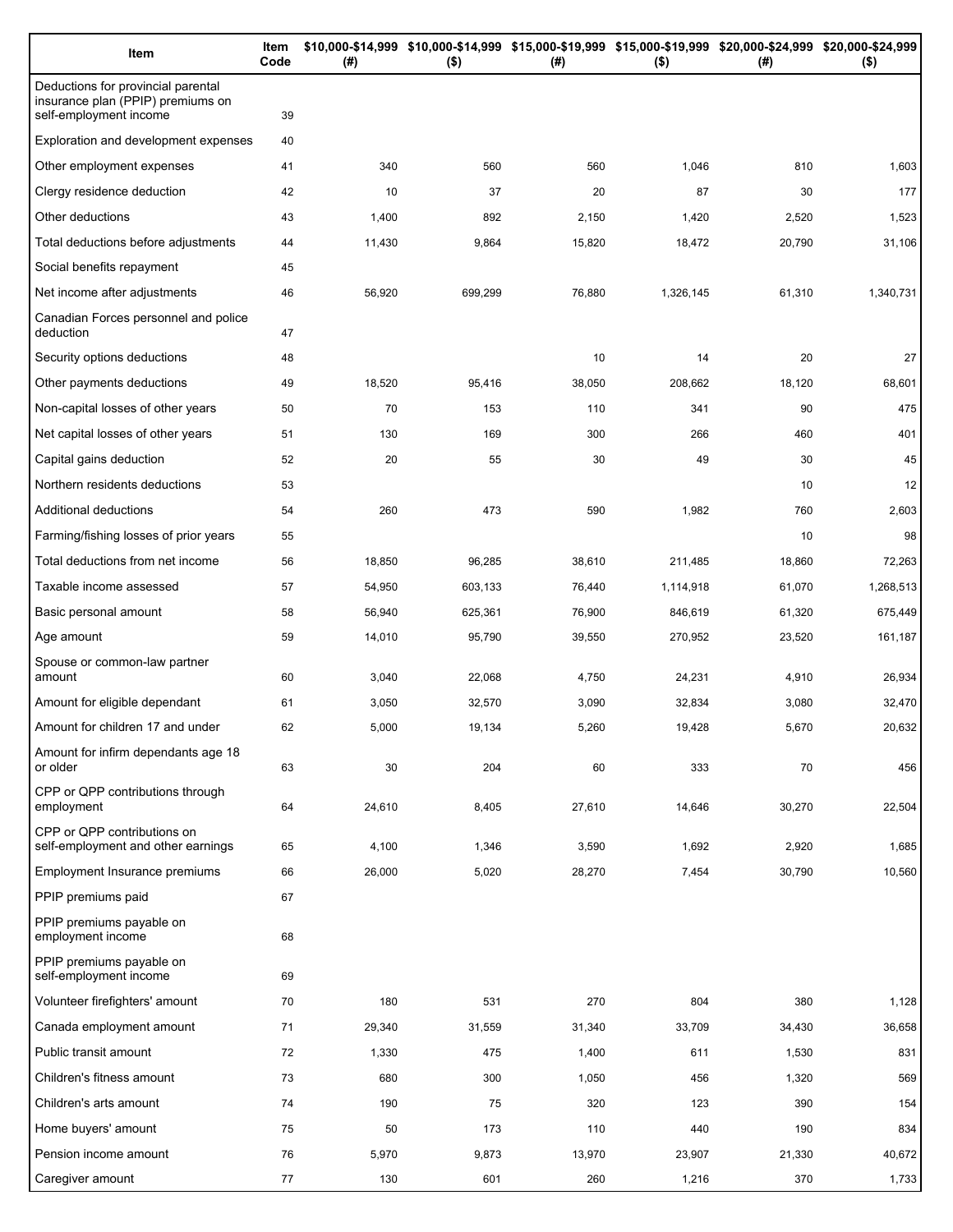| Item                                                                 | Item<br>Code | (#)    | $($ \$) | (#)    | $($ \$)        | \$10,000-\$14,999 \$10,000-\$14,999 \$15,000-\$19,999 \$15,000-\$19,999 \$20,000-\$24,999 \$20,000-\$24,999<br>(#) | $($ \$)        |
|----------------------------------------------------------------------|--------------|--------|---------|--------|----------------|--------------------------------------------------------------------------------------------------------------------|----------------|
| Disability amount                                                    | 78           | 3,040  | 23,094  | 3,600  | 27,446         | 4,360                                                                                                              | 33,295         |
| Disability amount transferred from a<br>dependant                    | 79           | 290    | 3,213   | 450    | 4,446          | 590                                                                                                                | 5,709          |
| Interest paid on student loans                                       | 80           | 580    | 222     | 1,380  | 621            | 1,840                                                                                                              | 899            |
| Tuition, education, and textbook<br>amounts                          | 81           | 4,210  | 4,383   | 7,540  | 27,655         | 5,470                                                                                                              | 33,810         |
| Tuition, education, and textbook<br>amounts transferred from a child | 82           | 70     | 208     | 160    | 610            | 340                                                                                                                | 1,471          |
| Amounts transferred from spouse or<br>common-law partner             | 83           | 3,830  | 18,718  | 6,420  | 38,751         | 5,080                                                                                                              | 31,471         |
| Medical expenses                                                     | 84           | 7,820  | 9,769   | 16,600 | 31,760         | 21,890                                                                                                             | 44,503         |
| Total tax credits on personal amounts                                | 85           | 56,940 | 136,965 | 76,900 | 211,613        | 61,320                                                                                                             | 177,843        |
| Allowable charitable donations and<br>government gifts               | 86           | 1,570  | 598     | 6,050  | 3,362          | 10,190                                                                                                             | 6,719          |
| Eligible cultural and ecological gifts                               | 87           |        |         |        |                | 20                                                                                                                 | 20             |
| Total tax credit on donations and gifts                              | 88           | 1,550  | 152     | 5,970  | 870            | 10.080                                                                                                             | 1,745          |
| Total federal non-refundable tax credits                             | 89           | 56,940 | 137,117 | 76,900 | 212,483        | 61,320                                                                                                             | 179,588        |
| Federal dividend tax credit                                          | 90           | 750    | 57      | 1,830  | 316            | 3,410                                                                                                              | 782            |
| Overseas employment tax credit                                       | 91           |        |         |        |                |                                                                                                                    |                |
| Minimum tax carryover                                                | 92           |        |         |        |                | 20                                                                                                                 | 13             |
| Basic federal tax                                                    | 93           | 7,690  | 1,454   | 20,970 | 11,617         | 34,390                                                                                                             | 31,443         |
| Federal Foreign Tax Credit                                           | 94           | 70     | 4       | 240    | 16             | 620                                                                                                                | 26             |
| Federal Political contribution tax credit                            | 95           |        |         | 20     | $\overline{2}$ | 100                                                                                                                | $\overline{7}$ |
| <b>Investment Tax Credit</b>                                         | 96           | 20     | 4       | 50     | 17             | 70                                                                                                                 | 40             |
| Labour-sponsored funds tax credit                                    | 97           |        |         |        |                |                                                                                                                    |                |
| Alternative minimum tax payable                                      | 98           |        |         |        |                |                                                                                                                    |                |
| Net federal tax                                                      | 99           | 7,640  | 1,452   | 20,930 | 11,590         | 34,320                                                                                                             | 31,374         |
| CPP contributions on self-employment                                 | 100          | 4,100  | 2,691   | 3,590  | 3,384          | 2,920                                                                                                              | 3,369          |
| Social Benefits repayment                                            | 101          |        |         |        |                |                                                                                                                    |                |
| <b>Net Provincial Tax</b>                                            | 102          | 15,020 | 2,989   | 33,390 | 13,933         | 46,660                                                                                                             | 34,139         |
| Total tax payable                                                    | 103          | 17,800 | 7,136   | 35,350 | 28,913         | 48,750                                                                                                             | 68,887         |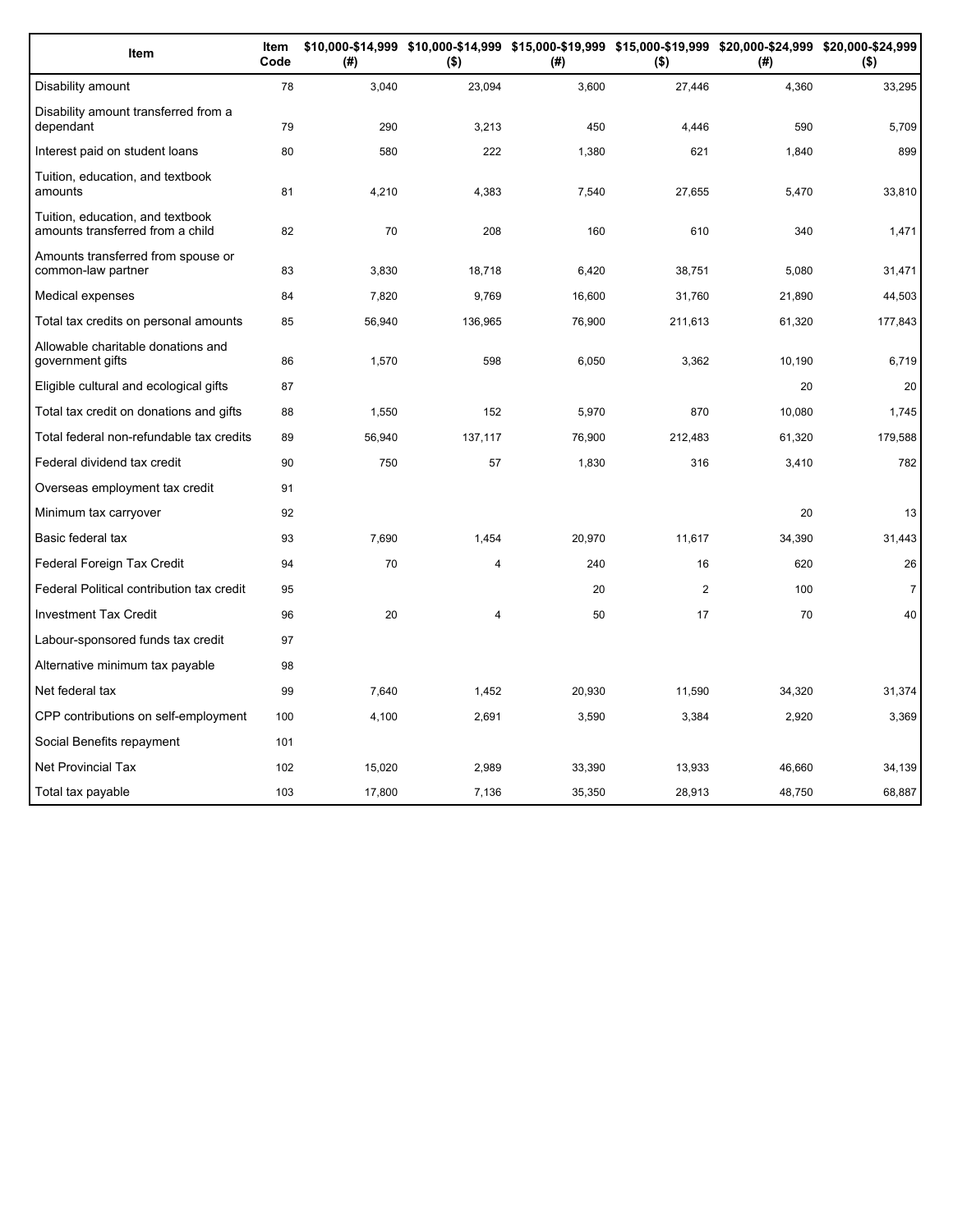| Item                                                                          | Item<br>Code   | (# )   | \$25,000-\$29,999 \$25,000-\$29,999<br>$($ \$) | (# )   | $($ \$)   | \$30,000-\$34,999 \$30,000-\$34,999 \$35,000-\$39,999 \$35,000-\$39,999<br>(#) | $($ \$)   |
|-------------------------------------------------------------------------------|----------------|--------|------------------------------------------------|--------|-----------|--------------------------------------------------------------------------------|-----------|
| Number of taxable returns                                                     | $\mathbf{1}$   | 47,020 |                                                | 47,340 |           | 43,770                                                                         |           |
| Number of non-taxable returns                                                 | $\overline{2}$ | 4,970  |                                                | 2,770  |           | 1,600                                                                          |           |
| Total number of returns                                                       | 3              | 51,990 |                                                | 50,110 |           | 45,360                                                                         |           |
| Employment income                                                             | 4              | 32,590 | 703,364                                        | 33,190 | 874,179   | 32,250                                                                         | 1,011,714 |
| Commissions (from employment)                                                 | 5              | 1,070  | 4,524                                          | 1,080  | 5,925     | 930                                                                            | 6,876     |
| Other employment income                                                       | 6              | 3,490  | 12,984                                         | 3,660  | 13,351    | 3,660                                                                          | 13,482    |
| Old Age Security pension (OASP)                                               | $\overline{7}$ | 15,350 | 96,151                                         | 13,900 | 86,992    | 10,440                                                                         | 64,730    |
| CPP or QPP benefits                                                           | 8              | 20,290 | 145,955                                        | 18,420 | 136,082   | 14,880                                                                         | 113,660   |
| Other pensions or superannuation                                              | 9              | 13,950 | 146,280                                        | 13,650 | 191,268   | 11,340                                                                         | 210,349   |
| Elected split-pension amount                                                  | 10             | 5,850  | 72,840                                         | 5,450  | 71,113    | 3,020                                                                          | 41,455    |
| Universal Child Care Benefit (UCCB)                                           | 11             | 2,760  | 3,771                                          | 2,480  | 3,381     | 2,300                                                                          | 3,174     |
| Employment Insurance and other<br>benefits                                    | 12             | 11,770 | 96,704                                         | 10,300 | 88,676    | 8,120                                                                          | 68,627    |
| Taxable amount of dividends from<br>taxable Canadian corporations             | 13             | 5,600  | 18,221                                         | 6,600  | 29,318    | 6,400                                                                          | 42,386    |
| Interest and other investment income                                          | 14             | 9,560  | 9,567                                          | 9,910  | 9,924     | 8,770                                                                          | 9,094     |
| Net partnership income (Limited or<br>non-active partners only)               | 15             |        |                                                | 20     | $-17$     | 20                                                                             | $-11$     |
| Net rental income                                                             | 16             | 1,160  | 2,589                                          | 1,130  | 1,966     | 1,170                                                                          | 2,082     |
| Taxable capital gains                                                         | 17             | 3,000  | 4,409                                          | 3,460  | 5,129     | 3,060                                                                          | 5,309     |
| Registered retirement savings plan<br>income (RRSP)                           | 18             | 3,780  | 17,836                                         | 4,080  | 19,323    | 4,210                                                                          | 19,753    |
| Other income                                                                  | 19             | 6,090  | 19,840                                         | 6,450  | 20,257    | 5,880                                                                          | 20,143    |
| Net business income                                                           | 20             | 2,820  | 30,662                                         | 2,630  | 29,525    | 2,160                                                                          | 26,063    |
| Net professional income                                                       | 21             | 290    | 3,064                                          | 300    | 3,730     | 250                                                                            | 3,529     |
| Net commission income                                                         | 22             | 320    | 2,354                                          | 340    | 2,954     | 300                                                                            | 3,109     |
| Net farming income                                                            | 23             | 280    | 185                                            | 290    | 123       | 240                                                                            | 284       |
| Net fishing income                                                            | 24             | 450    | 4,170                                          | 460    | 5,313     | 450                                                                            | 6,065     |
| Workers' compensation benefits                                                | 25             | 2,430  | 22,498                                         | 2,230  | 22,649    | 2,060                                                                          | 21,597    |
| Social assistance payments                                                    | 26             | 610    | 2,219                                          | 350    | 1,238     | 200                                                                            | 704       |
| Net federal supplements                                                       | 27             | 2,920  | 7,408                                          | 1,220  | 3,219     | 730                                                                            | 1,931     |
| Total income assessed                                                         | 28             | 51,990 | 1,430,158                                      | 50,110 | 1,628,040 | 45,360                                                                         | 1,698,196 |
| Registered pension plan contributions<br>(RPP)                                | 29             | 6,200  | 7,895                                          | 9,500  | 15,393    | 12,290                                                                         | 25,125    |
| RRSP deduction                                                                | 30             | 5,260  | 9,172                                          | 7,290  | 14,040    | 8,590                                                                          | 19,249    |
| Deduction for elected split-pension<br>amount                                 | 31             | 3,030  | 11,179                                         | 3,830  | 19,101    | 4,300                                                                          | 31,547    |
| Annual union, professional, or like<br>dues                                   | 32             | 7,700  | 2,452                                          | 10,160 | 3,967     | 11,960                                                                         | 5,636     |
| Child care expenses                                                           | 33             | 2,730  | 8,536                                          | 2,920  | 10,163    | 2,900                                                                          | 11,114    |
| Business investment loss                                                      | 34             | 10     | 139                                            |        |           |                                                                                |           |
| Moving expenses                                                               | 35             | 200    | 499                                            | 210    | 527       | 210                                                                            | 591       |
| Support payments made                                                         | 36             | 80     | 381                                            | 110    | 422       | 120                                                                            | 668       |
| Carrying charges and interest<br>expenses                                     | 37             | 2,590  | 1,991                                          | 2,970  | 2,449     | 2,920                                                                          | 2,814     |
| Deductions for CPP/QPP contributions<br>on self-employment and other earnings | 38             | 2,610  | 1,696                                          | 2,360  | 1,770     | 2,020                                                                          | 1,700     |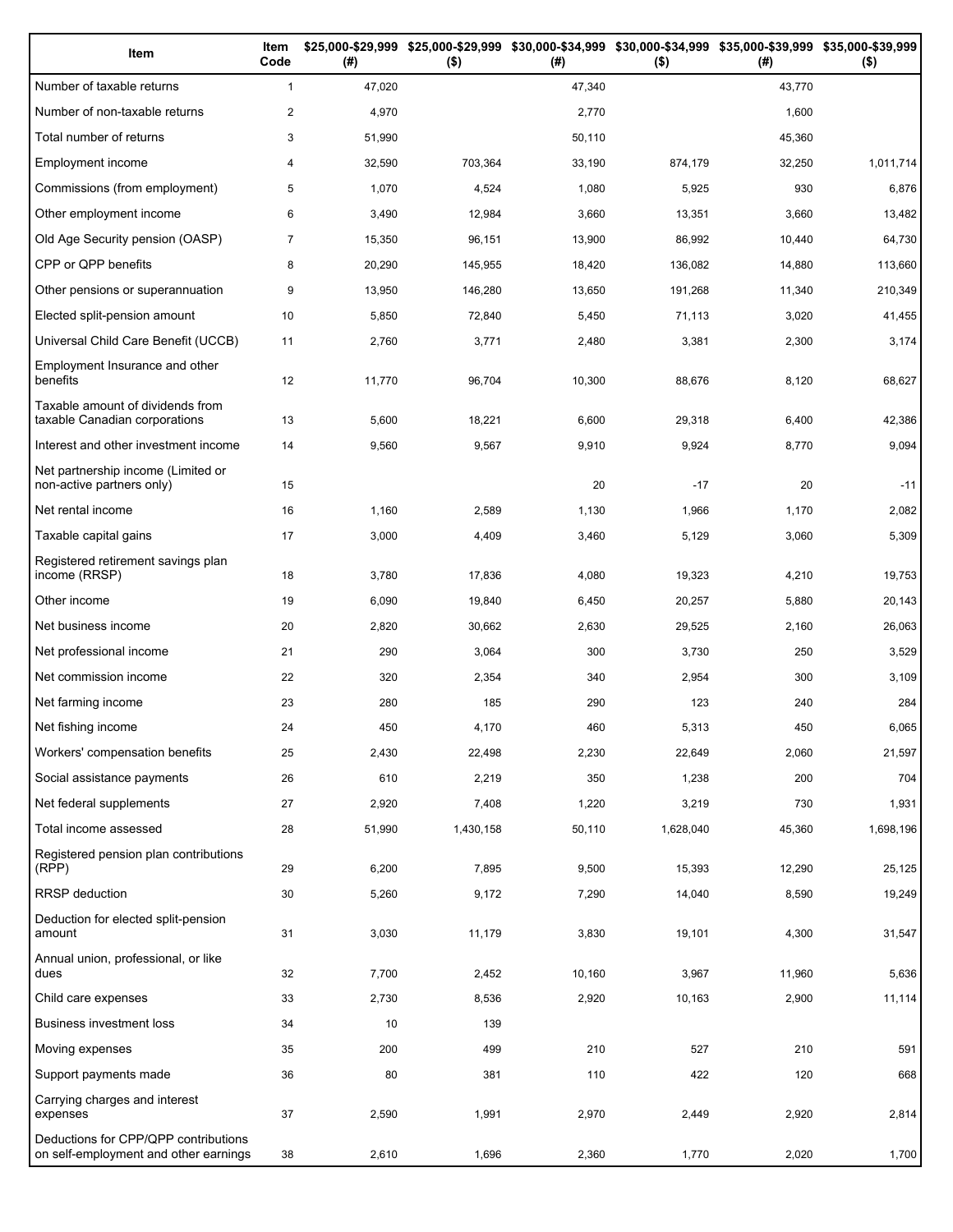| Item                                                                                              | Item<br>Code | (#)    | $($ \$)   | \$25,000-\$29,999 \$25,000-\$29,999 \$30,000-\$34,999 \$30,000-\$34,999 \$35,000-\$39,999 \$35,000-\$39,999<br>(# ) | $($ \$)   | (#)    | $($ \$)   |
|---------------------------------------------------------------------------------------------------|--------------|--------|-----------|---------------------------------------------------------------------------------------------------------------------|-----------|--------|-----------|
| Deductions for provincial parental<br>insurance plan (PPIP) premiums on<br>self-employment income | 39           |        |           |                                                                                                                     |           |        |           |
| Exploration and development expenses                                                              | 40           |        |           |                                                                                                                     |           | 10     | 28        |
| Other employment expenses                                                                         | 41           | 1,090  | 2,253     | 1,400                                                                                                               | 3,162     | 1,590  | 4,075     |
| Clergy residence deduction                                                                        | 42           | 60     | 412       | 110                                                                                                                 | 779       | 90     | 697       |
| Other deductions                                                                                  | 43           | 2,490  | 1,559     | 2,240                                                                                                               | 1,544     | 1,900  | 1,547     |
| Total deductions before adjustments                                                               | 44           | 23,540 | 48,195    | 28,160                                                                                                              | 73,468    | 29,910 | 104,886   |
| Social benefits repayment                                                                         | 45           |        |           |                                                                                                                     |           |        |           |
| Net income after adjustments                                                                      | 46           | 51,980 | 1,382,074 | 50,110                                                                                                              | 1,554,602 | 45,360 | 1,593,389 |
| Canadian Forces personnel and police<br>deduction                                                 | 47           |        |           |                                                                                                                     |           |        |           |
| Security options deductions                                                                       | 48           | 50     | 44        | 40                                                                                                                  | 47        | 60     | 74        |
| Other payments deductions                                                                         | 49           | 5,580  | 32,126    | 3,680                                                                                                               | 27,107    | 2,940  | 24,261    |
| Non-capital losses of other years                                                                 | 50           | 80     | 456       | 70                                                                                                                  | 419       | 50     | 422       |
| Net capital losses of other years                                                                 | 51           | 560    | 514       | 750                                                                                                                 | 719       | 690    | 799       |
| Capital gains deduction                                                                           | 52           | 30     | 126       | 40                                                                                                                  | 233       | 40     | 277       |
| Northern residents deductions                                                                     | 53           | 10     | 22        | 20                                                                                                                  | 25        |        |           |
| Additional deductions                                                                             | 54           | 470    | 1,597     | 390                                                                                                                 | 1,304     | 250    | 974       |
| Farming/fishing losses of prior years                                                             | 55           | 20     | 127       | 10                                                                                                                  | 104       | 10     | 79        |
| Total deductions from net income                                                                  | 56           | 6,590  | 35,011    | 4,850                                                                                                               | 29,956    | 3,960  | 26,898    |
| Taxable income assessed                                                                           | 57           | 51,810 | 1,347,125 | 50,010                                                                                                              | 1,524,664 | 45,330 | 1,566,537 |
| Basic personal amount                                                                             | 58           | 51,990 | 573,035   | 50,110                                                                                                              | 552,558   | 45,360 | 500,366   |
| Age amount                                                                                        | 59           | 15,380 | 105,319   | 13,920                                                                                                              | 95,368    | 10,460 | 68,873    |
| Spouse or common-law partner<br>amount                                                            | 60           | 4,130  | 25,437    | 3,600                                                                                                               | 23,596    | 3,160  | 20,847    |
| Amount for eligible dependant                                                                     | 61           | 2,770  | 28,968    | 2,480                                                                                                               | 26,049    | 2,280  | 24,002    |
| Amount for children 17 and under                                                                  | 62           | 5,730  | 21,333    | 5,830                                                                                                               | 21,585    | 5,970  | 21,889    |
| Amount for infirm dependants age 18<br>or older                                                   | 63           | 70     | 361       | 60                                                                                                                  | 343       | 70     | 376       |
| CPP or QPP contributions through<br>employment                                                    | 64           | 30,570 | 29,024    | 31,300                                                                                                              | 37,237    | 30,550 | 44,104    |
| CPP or QPP contributions on<br>self-employment and other earnings                                 | 65           | 2,610  | 1,696     | 2,360                                                                                                               | 1,770     | 2,020  | 1,700     |
| Employment Insurance premiums                                                                     | 66           | 30,940 | 13,031    | 31,670                                                                                                              | 16,165    | 30,840 | 18,665    |
| PPIP premiums paid                                                                                | 67           |        |           |                                                                                                                     |           |        |           |
| PPIP premiums payable on<br>employment income                                                     | 68           |        |           |                                                                                                                     |           |        |           |
| PPIP premiums payable on<br>self-employment income                                                | 69           |        |           |                                                                                                                     |           |        |           |
| Volunteer firefighters' amount                                                                    | 70           | 430    | 1,278     | 500                                                                                                                 | 1,494     | 490    | 1,482     |
| Canada employment amount                                                                          | 71           | 34,310 | 36,609    | 34,960                                                                                                              | 37,296    | 33,920 | 36,309    |
| Public transit amount                                                                             | 72           | 1,350  | 781       | 1,240                                                                                                               | 742       | 1,150  | 695       |
| Children's fitness amount                                                                         | 73           | 1,740  | 793       | 2,060                                                                                                               | 936       | 2,480  | 1,159     |
| Children's arts amount                                                                            | 74           | 510    | 214       | 580                                                                                                                 | 210       | 710    | 276       |
| Home buyers' amount                                                                               | 75           | 250    | 1,106     | 360                                                                                                                 | 1,609     | 420    | 1,939     |
| Pension income amount                                                                             | 76           | 17,570 | 34,602    | 16,340                                                                                                              | 32,287    | 12,930 | 25,551    |
| Caregiver amount                                                                                  | 77           | 440    | 2,116     | 450                                                                                                                 | 2,245     | 480    | 2,401     |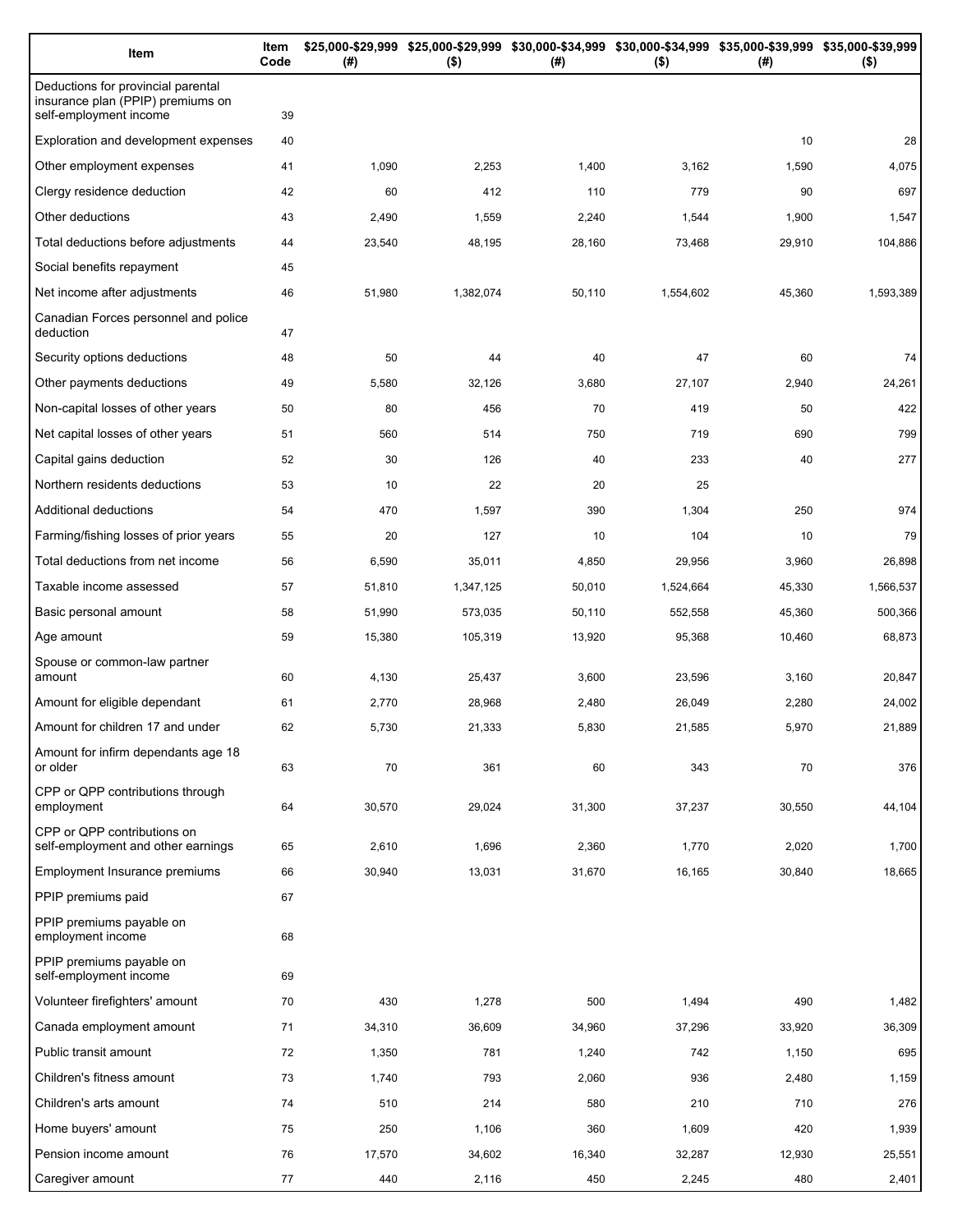| Item                                                                 | Item<br>Code | (#)    | \$25,000-\$29,999 \$25,000-\$29,999 \$30,000-\$34,999 \$30,000-\$34,999 \$35,000-\$39,999 \$35,000-\$39,999<br>$($ \$) | (#)    | $($ \$) | (#)    | $($ \$) |
|----------------------------------------------------------------------|--------------|--------|------------------------------------------------------------------------------------------------------------------------|--------|---------|--------|---------|
| Disability amount                                                    | 78           | 3,230  | 24,815                                                                                                                 | 2,670  | 20,495  | 2,200  | 16,910  |
| Disability amount transferred from a<br>dependant                    | 79           | 720    | 6,905                                                                                                                  | 800    | 8.009   | 820    | 8,058   |
| Interest paid on student loans                                       | 80           | 2.170  | 1,144                                                                                                                  | 2,430  | 1,385   | 2,430  | 1,373   |
| Tuition, education, and textbook<br>amounts                          | 81           | 4,280  | 31,458                                                                                                                 | 3,490  | 26,666  | 2,850  | 22,292  |
| Tuition, education, and textbook<br>amounts transferred from a child | 82           | 540    | 2,466                                                                                                                  | 700    | 3,221   | 870    | 4,237   |
| Amounts transferred from spouse or<br>common-law partner             | 83           | 3.810  | 21,920                                                                                                                 | 3,030  | 16,262  | 2,330  | 11,855  |
| Medical expenses                                                     | 84           | 19,800 | 41,536                                                                                                                 | 18,680 | 39,696  | 15,160 | 31,905  |
| Total tax credits on personal amounts                                | 85           | 51,990 | 150,894                                                                                                                | 50,110 | 145,086 | 45,360 | 130,091 |
| Allowable charitable donations and<br>government gifts               | 86           | 10,300 | 7,462                                                                                                                  | 11,500 | 9,160   | 11,750 | 9,343   |
| Eligible cultural and ecological gifts                               | 87           | 20     | 11                                                                                                                     | 10     | 4       |        |         |
| Total tax credit on donations and gifts                              | 88           | 10,190 | 1,963                                                                                                                  | 11,350 | 2,433   | 11,630 | 2,489   |
| Total federal non-refundable tax credits                             | 89           | 51,990 | 152,857                                                                                                                | 50,110 | 147,519 | 45,360 | 132,580 |
| Federal dividend tax credit                                          | 90           | 4,690  | 1,578                                                                                                                  | 6,120  | 3,047   | 6,170  | 4,540   |
| Overseas employment tax credit                                       | 91           |        |                                                                                                                        |        |         |        |         |
| Minimum tax carryover                                                | 92           | 30     | 25                                                                                                                     | 30     | 40      | 40     | 54      |
| Basic federal tax                                                    | 93           | 39,830 | 56,398                                                                                                                 | 43,310 | 82,383  | 41,250 | 100,180 |
| Federal Foreign Tax Credit                                           | 94           | 1,020  | 69                                                                                                                     | 1,340  | 112     | 1,320  | 111     |
| Federal Political contribution tax credit                            | 95           | 170    | 21                                                                                                                     | 230    | 27      | 220    | 28      |
| <b>Investment Tax Credit</b>                                         | 96           | 90     | 57                                                                                                                     | 110    | 101     | 100    | 83      |
| Labour-sponsored funds tax credit                                    | 97           |        |                                                                                                                        |        |         |        |         |
| Alternative minimum tax payable                                      | 98           |        |                                                                                                                        |        |         |        |         |
| Net federal tax                                                      | 99           | 39,780 | 56,254                                                                                                                 | 43,260 | 82,144  | 41,210 | 99,960  |
| CPP contributions on self-employment                                 | 100          | 2,610  | 3,391                                                                                                                  | 2,360  | 3,541   | 2,020  | 3,401   |
| Social Benefits repayment                                            | 101          |        |                                                                                                                        |        |         |        |         |
| <b>Net Provincial Tax</b>                                            | 102          | 45.760 | 49,725                                                                                                                 | 46.130 | 70,861  | 43,080 | 88.551  |
| Total tax payable                                                    | 103          | 47,020 | 109,377                                                                                                                | 47,340 | 156,554 | 43,770 | 191,914 |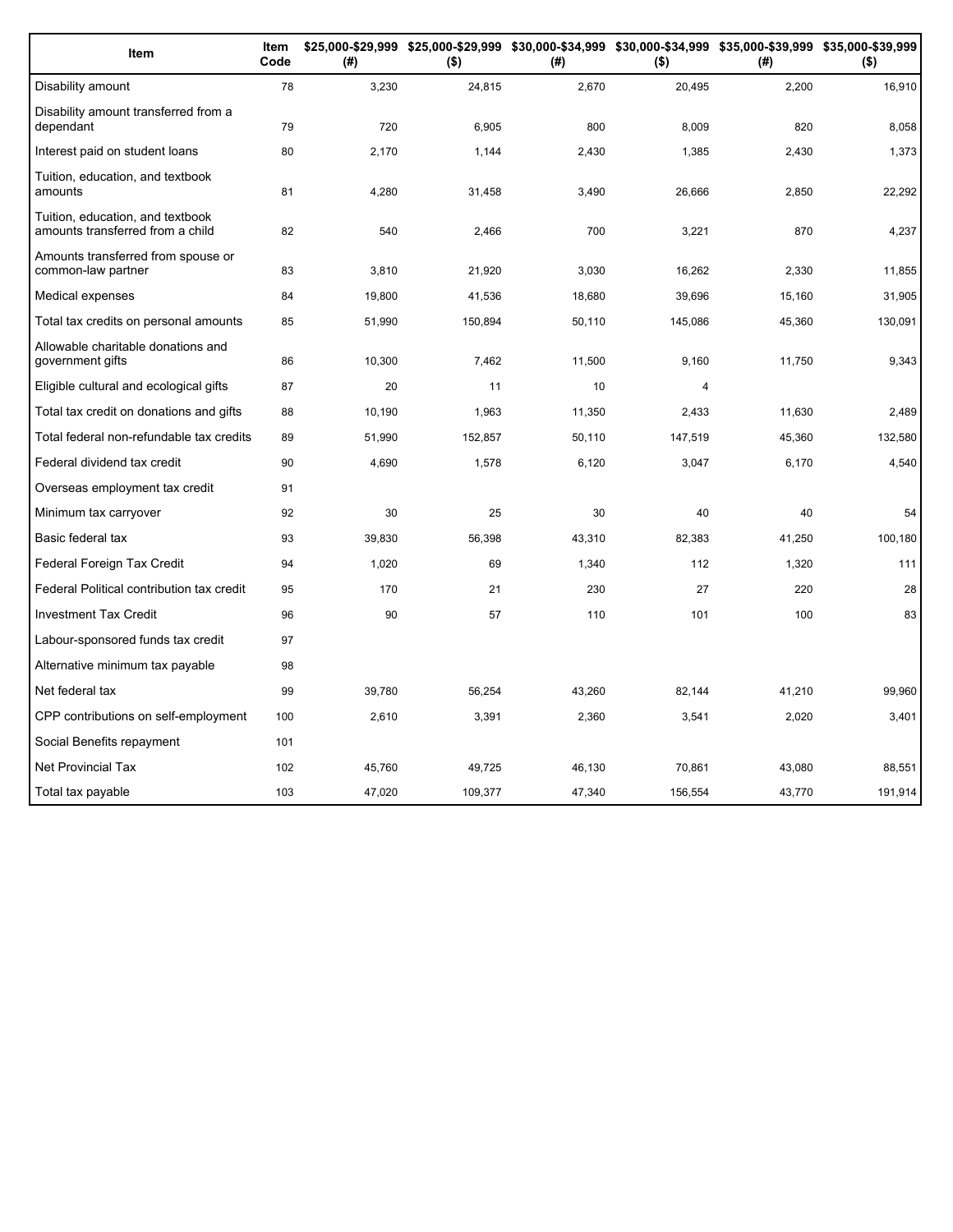| Item                                                                                           | Item<br>Code   | (#)    | \$40,000-\$44,999 \$40,000-\$44,999 \$45,000-\$49,999 \$45,000-\$49,999<br>$($ \$) | (#)    | $($ \$)   | \$50,000-<br>\$54,999<br>(#) | \$50,000-<br>\$54,999<br>$($ \$) |
|------------------------------------------------------------------------------------------------|----------------|--------|------------------------------------------------------------------------------------|--------|-----------|------------------------------|----------------------------------|
| Number of taxable returns                                                                      | $\mathbf{1}$   | 40,480 |                                                                                    | 32,070 |           | 28,030                       |                                  |
| Number of non-taxable returns                                                                  | 2              | 710    |                                                                                    | 380    |           | 190                          |                                  |
| Total number of returns                                                                        | 3              | 41,180 |                                                                                    | 32,440 |           | 28,210                       |                                  |
| Employment income                                                                              | 4              | 28,720 | 1,014,334                                                                          | 23,420 | 921,992   | 21,100                       | 933,611                          |
| Commissions (from employment)                                                                  | 5              | 860    | 7,304                                                                              | 690    | 7,892     | 590                          | 8,587                            |
| Other employment income                                                                        | 6              | 3,650  | 15,836                                                                             | 3,170  | 13,866    | 2,730                        | 11,120                           |
| Old Age Security pension (OASP)                                                                | $\overline{7}$ | 10,200 | 63,252                                                                             | 7,430  | 45,865    | 5,650                        | 34,652                           |
| CPP or QPP benefits                                                                            | 8              | 14,540 | 110,853                                                                            | 11,020 | 86,242    | 8,650                        | 68,409                           |
| Other pensions or superannuation                                                               | 9              | 11,780 | 257,776                                                                            | 9,230  | 247,328   | 7,430                        | 221,946                          |
| Elected split-pension amount                                                                   | 10             | 4,130  | 57,212                                                                             | 1,930  | 24,210    | 1,370                        | 17,340                           |
| Universal Child Care Benefit (UCCB)                                                            | 11             | 1,890  | 2,697                                                                              | 1,380  | 1,987     | 1,230                        | 1,760                            |
| Employment Insurance and other benefits                                                        | 12             | 6,230  | 52,644                                                                             | 4,790  | 40,834    | 3,700                        | 31,671                           |
| Taxable amount of dividends from taxable Canadian<br>corporations                              | 13             | 6,920  | 46,840                                                                             | 6,070  | 45,506    | 5,590                        | 54,146                           |
| Interest and other investment income                                                           | 14             | 8,870  | 10,161                                                                             | 7,240  | 8,537     | 6,520                        | 7,902                            |
| Net partnership income (Limited or non-active<br>partners only)                                | 15             | 20     | -8                                                                                 |        |           | 40                           | $-27$                            |
| Net rental income                                                                              | 16             | 1,150  | 2,221                                                                              | 1,050  | 1,817     | 950                          | 1,688                            |
| Taxable capital gains                                                                          | 17             | 3,460  | 5,946                                                                              | 2,990  | 5,845     | 2,670                        | 5,467                            |
| Registered retirement savings plan income (RRSP)                                               | 18             | 4,570  | 23,818                                                                             | 3,790  | 19,184    | 3,370                        | 18,430                           |
| Other income                                                                                   | 19             | 5,990  | 22,585                                                                             | 5,030  | 19,843    | 4,380                        | 17,090                           |
| Net business income                                                                            | 20             | 2,010  | 23,636                                                                             | 1,620  | 19,927    | 1,440                        | 19,694                           |
| Net professional income                                                                        | 21             | 270    | 3,483                                                                              | 240    | 3,803     | 220                          | 3,763                            |
| Net commission income                                                                          | 22             | 280    | 3,246                                                                              | 220    | 2,746     | 200                          | 3,096                            |
| Net farming income                                                                             | 23             | 260    | 264                                                                                | 190    | 76        | 170                          | 166                              |
| Net fishing income                                                                             | 24             | 400    | 6,957                                                                              | 370    | 7,002     | 350                          | 8,116                            |
| Workers' compensation benefits                                                                 | 25             | 1,430  | 14,768                                                                             | 1,100  | 11,011    | 850                          | 7,589                            |
| Social assistance payments                                                                     | 26             | 140    | 474                                                                                | 100    | 363       | 80                           | 241                              |
| Net federal supplements                                                                        | 27             | 400    | 993                                                                                | 210    | 467       | 100                          | 240                              |
| Total income assessed                                                                          | 28             | 41,180 | 1,749,318                                                                          | 32,440 | 1,538,221 | 28,210                       | 1,478,059                        |
| Registered pension plan contributions (RPP)                                                    | 29             | 11,650 | 27,351                                                                             | 10,240 | 27,243    | 10,000                       | 30,379                           |
| RRSP deduction                                                                                 | 30             | 9,030  | 22,952                                                                             | 8,430  | 24,536    | 8,240                        | 27,538                           |
| Deduction for elected split-pension amount                                                     | 31             | 4,360  | 40,273                                                                             | 4,260  | 44,379    | 3,520                        | 42,444                           |
| Annual union, professional, or like dues                                                       | 32             | 11,030 | 5,743                                                                              | 9,350  | 5,625     | 9,090                        | 6,315                            |
| Child care expenses                                                                            | 33             | 2,450  | 10,237                                                                             | 1,900  | 8,255     | 1,700                        | 7,590                            |
| <b>Business investment loss</b>                                                                | 34             |        |                                                                                    |        |           | 10                           | 142                              |
| Moving expenses                                                                                | 35             | 150    | 578                                                                                | 170    | 624       | 160                          | 773                              |
| Support payments made                                                                          | 36             | 100    | 657                                                                                | 110    | 681       | 110                          | 719                              |
| Carrying charges and interest expenses                                                         | 37             | 3,330  | 3,024                                                                              | 3,020  | 3,243     | 2,810                        | 3,454                            |
| Deductions for CPP/QPP contributions on<br>self-employment and other earnings                  | 38             | 1,870  | 1,661                                                                              | 1,490  | 1,467     | 1,300                        | 1,497                            |
| Deductions for provincial parental insurance plan<br>(PPIP) premiums on self-employment income | 39             |        |                                                                                    |        |           |                              |                                  |
| Exploration and development expenses                                                           | 40             |        |                                                                                    | 20     | 64        | 30                           | 34                               |
| Other employment expenses                                                                      | 41             | 1,620  | 5,074                                                                              | 1,630  | 5,398     | 1,530                        | 5,368                            |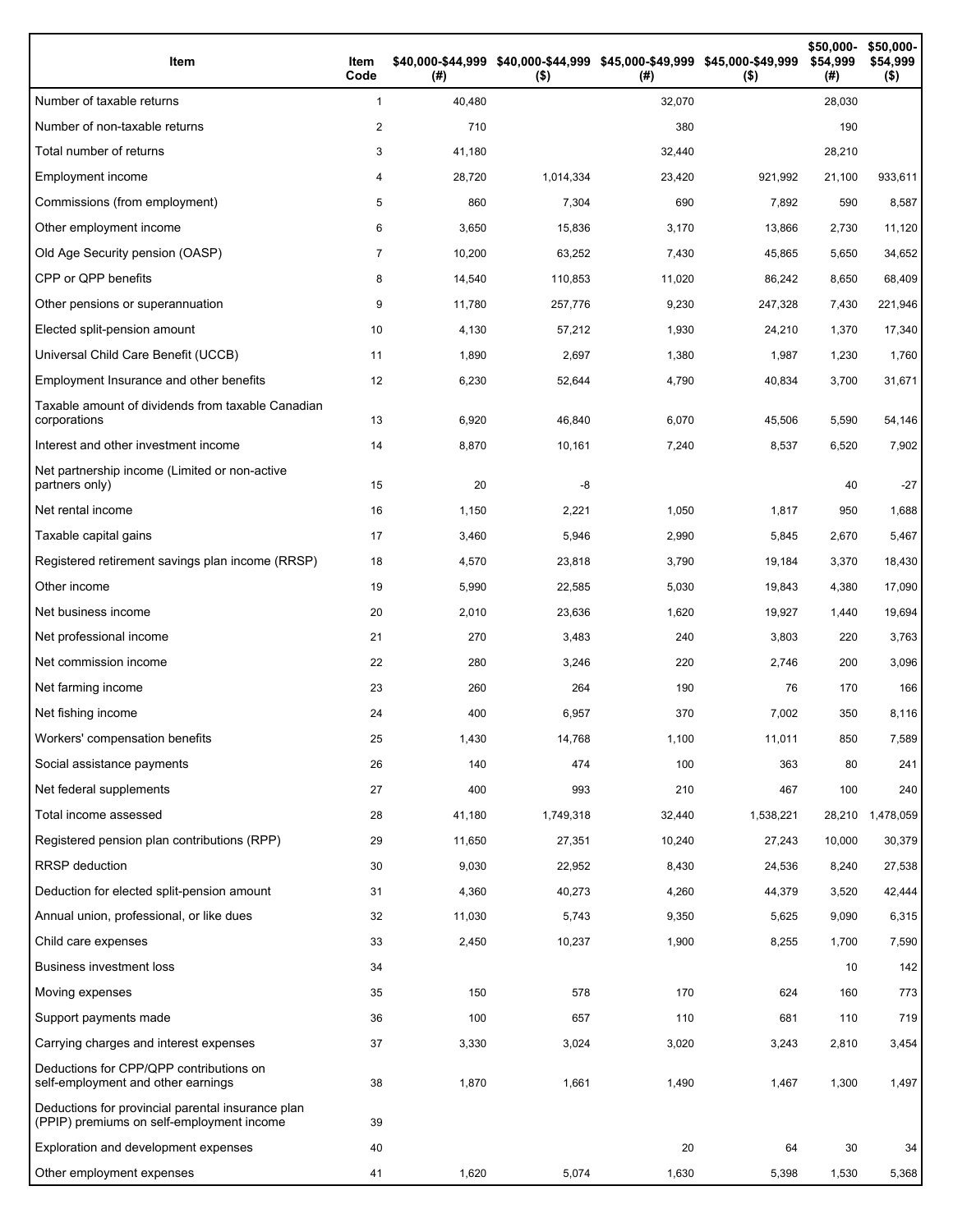| Item                                                                 | Item<br>Code | (#)    | \$40,000-\$44,999 \$40,000-\$44,999 \$45,000-\$49,999 \$45,000-\$49,999<br>$($ \$) | (# )   | $($ \$)   | \$50,000-<br>\$54,999<br>(#) | \$50,000-<br>\$54,999<br>$($ \$) |
|----------------------------------------------------------------------|--------------|--------|------------------------------------------------------------------------------------|--------|-----------|------------------------------|----------------------------------|
| Clergy residence deduction                                           | 42           | 100    | 886                                                                                | 100    | 986       | 90                           | 1,088                            |
| Other deductions                                                     | 43           | 1,500  | 1,358                                                                              | 1,200  | 1,001     | 990                          | 1,188                            |
| Total deductions before adjustments                                  | 44           | 28,550 | 119,942                                                                            | 24,790 | 123,758   | 22,470                       | 128,559                          |
| Social benefits repayment                                            | 45           |        |                                                                                    |        |           |                              |                                  |
| Net income after adjustments                                         | 46           | 41,180 | 1,629,573                                                                          | 32,440 | 1,414,619 | 28,210                       | 1,349,503                        |
| Canadian Forces personnel and police deduction                       | 47           |        |                                                                                    |        |           |                              |                                  |
| Security options deductions                                          | 48           | 50     | 82                                                                                 | 30     | 79        | 20                           | 65                               |
| Other payments deductions                                            | 49           | 1,910  | 16,234                                                                             | 1,380  | 11,841    | 1,000                        | 8,071                            |
| Non-capital losses of other years                                    | 50           | 40     | 394                                                                                | 40     | 400       | 20                           | 208                              |
| Net capital losses of other years                                    | 51           | 780    | 808                                                                                | 750    | 921       | 670                          | 999                              |
| Capital gains deduction                                              | 52           | 30     | 316                                                                                | 40     | 378       | 30                           | 360                              |
| Northern residents deductions                                        | 53           | 20     | 24                                                                                 | 10     | 15        | 10                           | 24                               |
| Additional deductions                                                | 54           | 220    | 1,064                                                                              | 190    | 1,060     | 120                          | 596                              |
| Farming/fishing losses of prior years                                | 55           |        |                                                                                    | 10     | 183       | 10                           | 95                               |
| Total deductions from net income                                     | 56           | 2,980  | 18,956                                                                             | 2,390  | 14,970    | 1,840                        | 10,437                           |
| Taxable income assessed                                              | 57           | 41,160 | 1,610,642                                                                          | 32,420 | 1,399,651 | 28,200                       | 1,339,085                        |
| Basic personal amount                                                | 58           | 41,180 | 454,315                                                                            | 32,440 | 357,862   | 28,210                       | 311,250                          |
| Age amount                                                           | 59           | 10,220 | 61,547                                                                             | 7,450  | 41,700    | 5,650                        | 28,783                           |
| Spouse or common-law partner amount                                  | 60           | 2,590  | 17,786                                                                             | 2,180  | 15,364    | 2,010                        | 14,119                           |
| Amount for eligible dependant                                        | 61           | 1,530  | 15,964                                                                             | 1,160  | 11,989    | 860                          | 8,991                            |
| Amount for children 17 and under                                     | 62           | 5,150  | 19,050                                                                             | 4,410  | 16,666    | 4,070                        | 15,252                           |
| Amount for infirm dependants age 18 or older                         | 63           | 80     | 463                                                                                | 50     | 277       | 50                           | 302                              |
| CPP or QPP contributions through employment                          | 64           | 26,980 | 44,771                                                                             | 21,960 | 41,041    | 19,910                       | 41,334                           |
| CPP or QPP contributions on self-employment and<br>other earnings    | 65           | 1,870  | 1,661                                                                              | 1,490  | 1,467     | 1,300                        | 1,497                            |
| Employment Insurance premiums                                        | 66           | 27,260 | 18,650                                                                             | 22.280 | 16,826    | 20,030                       | 15,984                           |
| PPIP premiums paid                                                   | 67           |        |                                                                                    |        |           |                              |                                  |
| PPIP premiums payable on employment income                           | 68           |        |                                                                                    |        |           |                              |                                  |
| PPIP premiums payable on self-employment income                      | 69           |        |                                                                                    |        |           |                              |                                  |
| Volunteer firefighters' amount                                       | 70           | 450    | 1,335                                                                              | 410    | 1,236     | 330                          | 984                              |
| Canada employment amount                                             | 71           | 30,280 | 32,391                                                                             | 24,510 | 26,365    | 21,920                       | 23,768                           |
| Public transit amount                                                | 72           | 1,020  | 629                                                                                | 790    | 505       | 730                          | 456                              |
| Children's fitness amount                                            | 73           | 2,330  | 1,141                                                                              | 2,150  | 1,116     | 2,020                        | 1,046                            |
| Children's arts amount                                               | 74           | 720    | 294                                                                                | 660    | 270       | 640                          | 271                              |
| Home buyers' amount                                                  | 75           | 330    | 1,496                                                                              | 320    | 1,417     | 280                          | 1,293                            |
| Pension income amount                                                | 76           | 13,520 | 26,732                                                                             | 10,360 | 20,511    | 8,230                        | 16,252                           |
| Caregiver amount                                                     | 77           | 400    | 2,088                                                                              | 370    | 1,849     | 290                          | 1,480                            |
| Disability amount                                                    | 78           | 1,860  | 14,281                                                                             | 1,310  | 10,067    | 960                          | 7,420                            |
| Disability amount transferred from a dependant                       | 79           | 700    | 6,700                                                                              | 640    | 6,251     | 550                          | 5,652                            |
| Interest paid on student loans                                       | 80           | 1,990  | 1,234                                                                              | 1,660  | 1,061     | 1,430                        | 1,020                            |
| Tuition, education, and textbook amounts                             | 81           | 2,110  | 17,540                                                                             | 1,650  | 12,496    | 1,300                        | 9,855                            |
| Tuition, education, and textbook amounts transferred<br>from a child | 82           | 950    | 4,481                                                                              | 880    | 4,359     | 960                          | 4,899                            |
| Amounts transferred from spouse or common-law<br>partner             | 83           | 1,570  | 8,144                                                                              | 1,060  | 5,538     | 880                          | 4,536                            |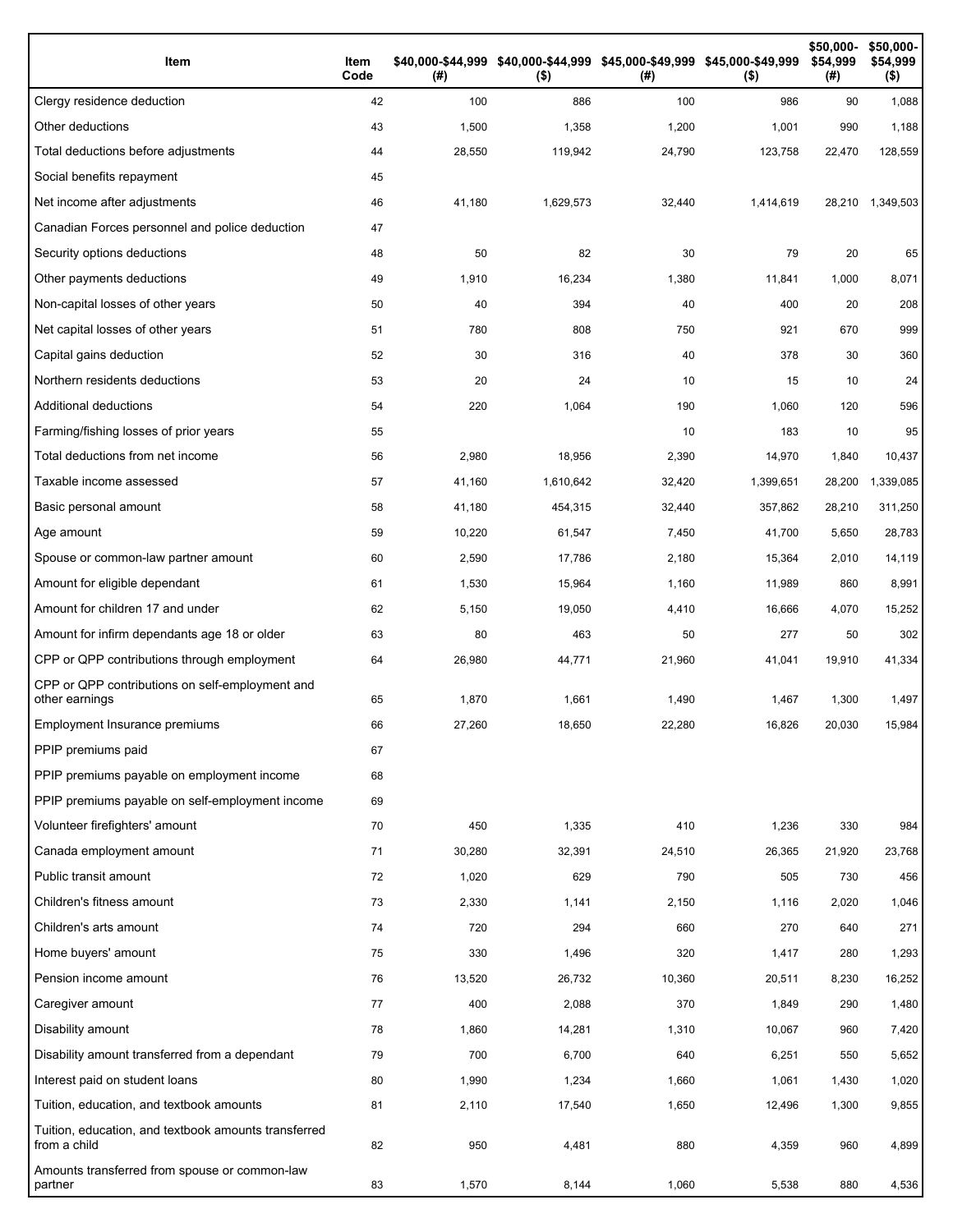| <b>Item</b>                                         | Item<br>Code | \$40.000-\$44.999<br>(# ) | $($ \$) | \$40,000-\$44,999 \$45,000-\$49,999 \$45,000-\$49,999<br>(# ) | $($ \$) | \$50,000-<br>\$54.999<br>(#) | \$50,000-<br>\$54,999<br>$($ \$) |
|-----------------------------------------------------|--------------|---------------------------|---------|---------------------------------------------------------------|---------|------------------------------|----------------------------------|
| Medical expenses                                    | 84           | 13,340                    | 29,013  | 8,750                                                         | 19,752  | 6,420                        | 14,983                           |
| Total tax credits on personal amounts               | 85           | 41,180                    | 117,258 | 32,440                                                        | 92,402  | 28,210                       | 79,717                           |
| Allowable charitable donations and government gifts | 86           | 11,920                    | 10,325  | 10,320                                                        | 9,521   | 9,380                        | 9,169                            |
| Eligible cultural and ecological gifts              | 87           | 10                        | 5       |                                                               |         |                              |                                  |
| Total tax credit on donations and gifts             | 88           | 11,820                    | 2,760   | 10,270                                                        | 2,559   | 9,290                        | 2,472                            |
| Total federal non-refundable tax credits            | 89           | 41,180                    | 120,019 | 32,440                                                        | 94,961  | 28,210                       | 82,189                           |
| Federal dividend tax credit                         | 90           | 6,820                     | 5,468   | 6,010                                                         | 5,655   | 5,590                        | 6,937                            |
| Overseas employment tax credit                      | 91           |                           |         |                                                               |         |                              |                                  |
| Minimum tax carryover                               | 92           | 30                        | 61      | 30                                                            | 66      | 40                           | 107                              |
| Basic federal tax                                   | 93           | 38,830                    | 117,280 | 31,030                                                        | 113,714 | 27,280                       | 121,902                          |
| Federal Foreign Tax Credit                          | 94           | 1,600                     | 139     | 1,510                                                         | 182     | 1,400                        | 193                              |
| Federal Political contribution tax credit           | 95           | 290                       | 40      | 260                                                           | 33      | 290                          | 38                               |
| <b>Investment Tax Credit</b>                        | 96           | 100                       | 90      | 100                                                           | 118     | 110                          | 122                              |
| Labour-sponsored funds tax credit                   | 97           |                           |         |                                                               |         |                              |                                  |
| Alternative minimum tax payable                     | 98           |                           |         |                                                               |         |                              |                                  |
| Net federal tax                                     | 99           | 38,790                    | 117,013 | 30,990                                                        | 113,386 | 27,250                       | 121,549                          |
| CPP contributions on self-employment                | 100          | 1,870                     | 3,323   | 1,490                                                         | 2,933   | 1,300                        | 2,994                            |
| Social Benefits repayment                           | 101          |                           |         |                                                               |         |                              |                                  |
| <b>Net Provincial Tax</b>                           | 102          | 40,220                    | 106,906 | 31,940                                                        | 102,332 | 27,950                       | 105,804                          |
| Total tax payable                                   | 103          | 40,480                    | 227,247 | 32,070                                                        | 218,656 | 28,030                       | 230,358                          |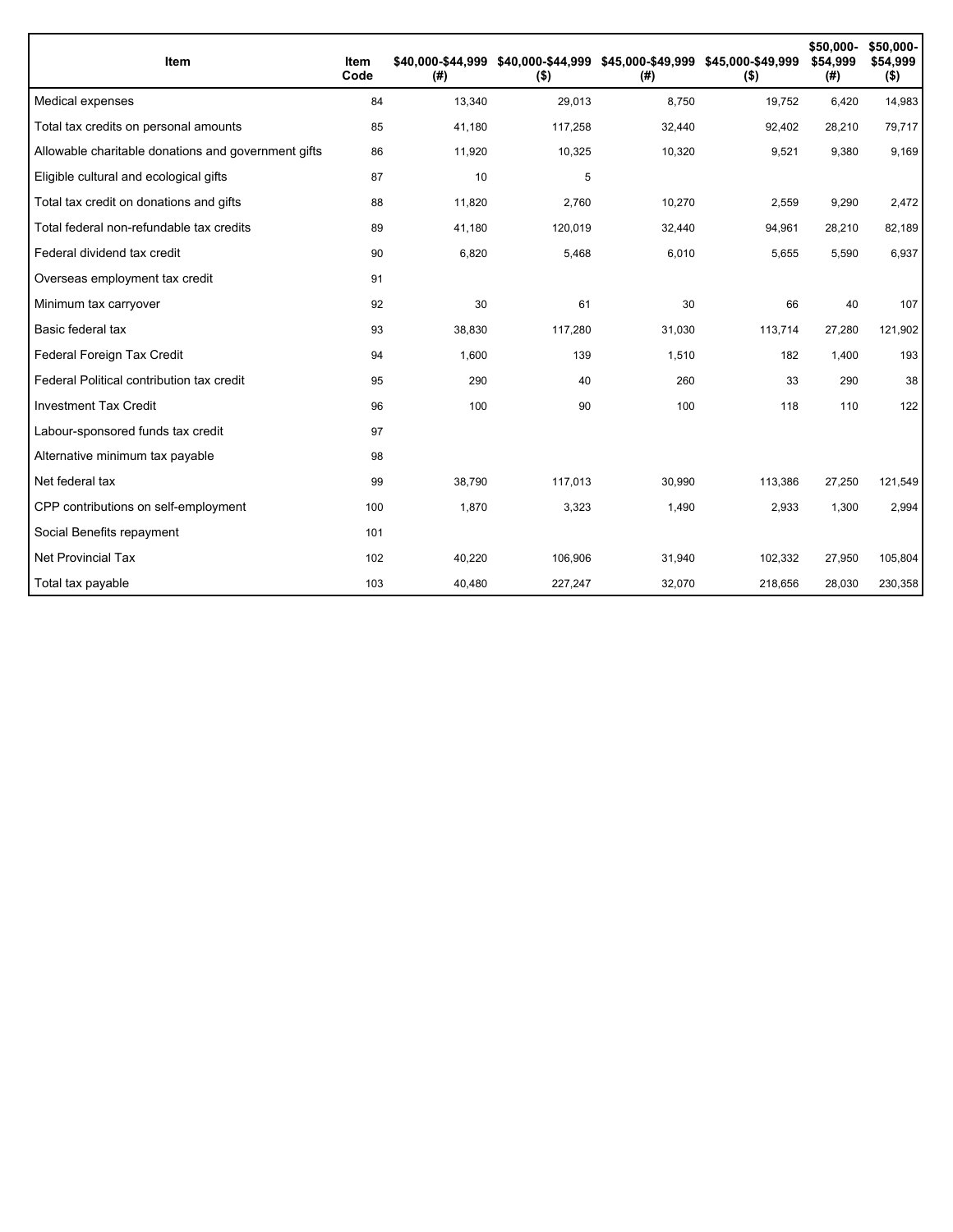| Item                                                                          | Item<br>Code   | (# )   | \$55,000-\$59,999 \$55,000-\$59,999 \$60,000-\$69,999 \$60,000-\$69,999 \$70,000-\$79,999 \$70,000-\$79,999<br>$($ \$) | (# )   | $($ \$)   | (# )   | $($ \$)   |
|-------------------------------------------------------------------------------|----------------|--------|------------------------------------------------------------------------------------------------------------------------|--------|-----------|--------|-----------|
| Number of taxable returns                                                     | $\mathbf{1}$   | 23,950 |                                                                                                                        | 38,190 |           | 30,780 |           |
| Number of non-taxable returns                                                 | $\overline{c}$ | 120    |                                                                                                                        | 140    |           | 100    |           |
| Total number of returns                                                       | 3              | 24,070 |                                                                                                                        | 38,330 |           | 30,870 |           |
| Employment income                                                             | 4              | 18,520 | 895,230                                                                                                                | 30,870 | 1,713,335 | 26,250 | 1,730,595 |
| Commissions (from employment)                                                 | 5              | 510    | 8,645                                                                                                                  | 840    | 16,015    | 630    | 17,307    |
| Other employment income                                                       | 6              | 2,470  | 9,238                                                                                                                  | 4,200  | 15,694    | 3,490  | 11,399    |
| Old Age Security pension (OASP)                                               | $\overline{7}$ | 4,490  | 27,519                                                                                                                 | 6,310  | 38,311    | 4,040  | 24,387    |
| CPP or QPP benefits                                                           | 8              | 7,020  | 54,686                                                                                                                 | 9,850  | 77,838    | 6,210  | 49,911    |
| Other pensions or superannuation                                              | 9              | 6,110  | 196,969                                                                                                                | 8,680  | 301,998   | 5,620  | 206,987   |
| Elected split-pension amount                                                  | 10             | 1,370  | 19,206                                                                                                                 | 1,790  | 23,817    | 1,320  | 18,356    |
| Universal Child Care Benefit (UCCB)                                           | 11             | 1,010  | 1,472                                                                                                                  | 1,630  | 2,366     | 1,100  | 1,605     |
| Employment Insurance and other<br>benefits                                    | 12             | 3,050  | 26,577                                                                                                                 | 4,240  | 35,589    | 2,680  | 22,759    |
| Taxable amount of dividends from<br>taxable Canadian corporations             | 13             | 5,100  | 53,264                                                                                                                 | 8,440  | 104,976   | 6,820  | 96,816    |
| Interest and other investment income                                          | 14             | 5,770  | 7,592                                                                                                                  | 9,410  | 12,859    | 7,550  | 12,081    |
| Net partnership income (Limited or<br>non-active partners only)               | 15             | 30     | 38                                                                                                                     | 70     | $-36$     | 70     | 246       |
| Net rental income                                                             | 16             | 870    | 1,373                                                                                                                  | 1,550  | 3,320     | 1,330  | 2,035     |
| Taxable capital gains                                                         | 17             | 2,470  | 5,565                                                                                                                  | 4,090  | 11,171    | 3,310  | 11,542    |
| Registered retirement savings plan<br>income (RRSP)                           | 18             | 3,110  | 18,448                                                                                                                 | 5,060  | 32,015    | 4,080  | 25,139    |
| Other income                                                                  | 19             | 4,020  | 17,772                                                                                                                 | 6,460  | 29,689    | 5,180  | 27,291    |
| Net business income                                                           | 20             | 1,260  | 17,044                                                                                                                 | 1,850  | 26,922    | 1,330  | 18,211    |
| Net professional income                                                       | 21             | 210    | 3,638                                                                                                                  | 370    | 6,190     | 340    | 7,540     |
| Net commission income                                                         | 22             | 150    | 2,712                                                                                                                  | 270    | 4,596     | 190    | 4,014     |
| Net farming income                                                            | 23             | 130    | 580                                                                                                                    | 220    | 245       | 140    | 232       |
| Net fishing income                                                            | 24             | 290    | 7,211                                                                                                                  | 450    | 12,804    | 290    | 11,081    |
| Workers' compensation benefits                                                | 25             | 690    | 6,021                                                                                                                  | 970    | 9,799     | 630    | 6,532     |
| Social assistance payments                                                    | 26             | 60     | 216                                                                                                                    | 90     | 324       | 50     | 191       |
| Net federal supplements                                                       | 27             | 70     | 168                                                                                                                    | 80     | 241       | 40     | 137       |
| Total income assessed                                                         | 28             | 24,070 | 1,382,499                                                                                                              | 38,330 | 2,482,407 | 30,870 | 2,307,930 |
| Registered pension plan contributions<br>(RPP)                                | 29             | 9,210  | 31,140                                                                                                                 | 17,140 | 69,306    | 16,790 | 85,566    |
| RRSP deduction                                                                | 30             | 7,630  | 29,112                                                                                                                 | 13,740 | 59,347    | 12,270 | 60,112    |
| Deduction for elected split-pension<br>amount                                 | 31             | 2,950  | 39,561                                                                                                                 | 4,350  | 63,634    | 2,880  | 46,194    |
| Annual union, professional, or like<br>dues                                   | 32             | 8,280  | 6,162                                                                                                                  | 14,870 | 12,671    | 14,690 | 14,118    |
| Child care expenses                                                           | 33             | 1,440  | 7,040                                                                                                                  | 2,320  | 11,995    | 1,900  | 9,534     |
| Business investment loss                                                      | 34             | 10     | 81                                                                                                                     | 20     | 167       | 10     | 124       |
| Moving expenses                                                               | 35             | 130    | 554                                                                                                                    | 220    | 1,397     | 190    | 1,305     |
| Support payments made                                                         | 36             | 110    | 738                                                                                                                    | 200    | 1,690     | 190    | 1,570     |
| Carrying charges and interest<br>expenses                                     | 37             | 2,500  | 3,167                                                                                                                  | 4,320  | 6,245     | 3,470  | 6,357     |
| Deductions for CPP/QPP contributions<br>on self-employment and other earnings | 38             | 950    | 1,224                                                                                                                  | 1,300  | 1,831     | 820    | 1,267     |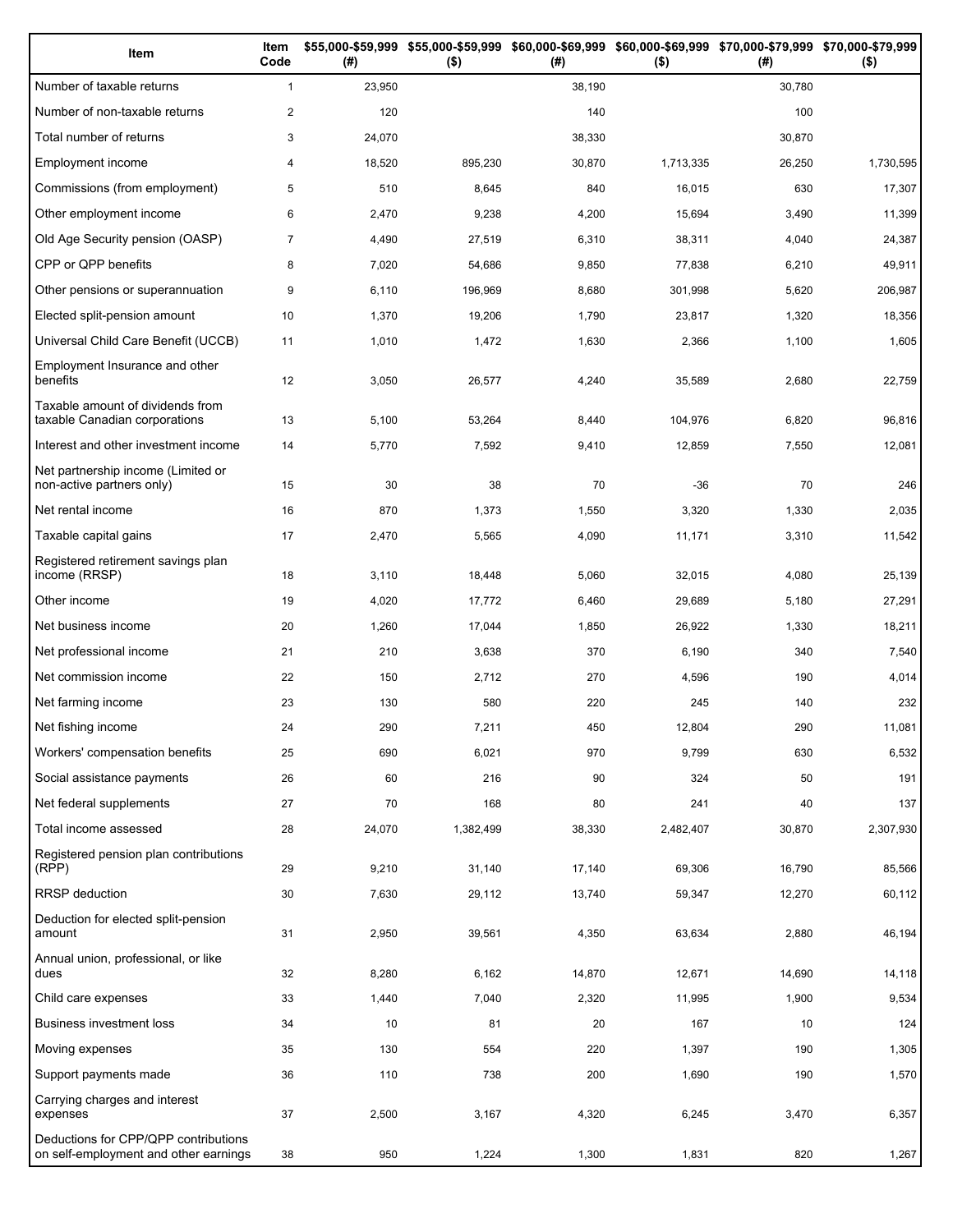| Item                                                                                              | Item<br>Code | (#)    | $($ \$)   | \$55,000-\$59,999 \$55,000-\$59,999 \$60,000-\$69,999 \$60,000-\$69,999 \$70,000-\$79,999 \$70,000-\$79,999<br>(#) | $($ \$)   | (#)    | $($ \$)   |
|---------------------------------------------------------------------------------------------------|--------------|--------|-----------|--------------------------------------------------------------------------------------------------------------------|-----------|--------|-----------|
| Deductions for provincial parental<br>insurance plan (PPIP) premiums on<br>self-employment income | 39           |        |           |                                                                                                                    |           |        |           |
| Exploration and development expenses                                                              | 40           | 20     | 26        | 50                                                                                                                 | 238       | 50     | 168       |
| Other employment expenses                                                                         | 41           | 1,470  | 5,587     | 2,510                                                                                                              | 10,533    | 2,030  | 8,551     |
| Clergy residence deduction                                                                        | 42           | 80     | 948       | 110                                                                                                                | 1,626     | 60     | 818       |
| Other deductions                                                                                  | 43           | 900    | 985       | 1,390                                                                                                              | 2,046     | 1,000  | 1,985     |
| Total deductions before adjustments                                                               | 44           | 19,790 | 126,337   | 33,220                                                                                                             | 242,782   | 27,820 | 237,674   |
| Social benefits repayment                                                                         | 45           |        |           | 1,890                                                                                                              | 1,938     | 3,070  | 4,369     |
| Net income after adjustments                                                                      | 46           | 24,060 | 1,256,164 | 38,320                                                                                                             | 2,237,730 | 30,870 | 2,065,887 |
| Canadian Forces personnel and police<br>deduction                                                 | 47           |        |           | 20                                                                                                                 | 311       | 20     | 435       |
| Security options deductions                                                                       | 48           | 30     | 52        | 40                                                                                                                 | 86        | 40     | 131       |
| Other payments deductions                                                                         | 49           | 800    | 6,405     | 1,130                                                                                                              | 10,363    | 710    | 6,857     |
| Non-capital losses of other years                                                                 | 50           | 20     | 179       | 40                                                                                                                 | 437       | 20     | 249       |
| Net capital losses of other years                                                                 | 51           | 650    | 916       | 1,170                                                                                                              | 1,691     | 960    | 1,493     |
| Capital gains deduction                                                                           | 52           | 40     | 469       | 70                                                                                                                 | 1,102     | 70     | 1,460     |
| Northern residents deductions                                                                     | 53           | 20     | 39        | 40                                                                                                                 | 92        | 40     | 92        |
| Additional deductions                                                                             | 54           | 100    | 550       | 180                                                                                                                | 470       | 120    | 239       |
| Farming/fishing losses of prior years                                                             | 55           |        |           |                                                                                                                    |           |        |           |
| Total deductions from net income                                                                  | 56           | 1,630  | 8,656     | 2,600                                                                                                              | 14,661    | 1,910  | 11,026    |
| Taxable income assessed                                                                           | 57           | 24,050 | 1,247,539 | 38,320                                                                                                             | 2,223,074 | 30,870 | 2,054,862 |
| Basic personal amount                                                                             | 58           | 24,070 | 265,516   | 38,330                                                                                                             | 422,869   | 30,870 | 340,670   |
| Age amount                                                                                        | 59           | 4,510  | 20,219    | 6,320                                                                                                              | 22,646    | 4,050  | 9,472     |
| Spouse or common-law partner<br>amount                                                            | 60           | 1,760  | 12,500    | 3,030                                                                                                              | 22,067    | 2,540  | 18,628    |
| Amount for eligible dependant                                                                     | 61           | 680    | 7,121     | 1,160                                                                                                              | 11,980    | 1,010  | 10,509    |
| Amount for children 17 and under                                                                  | 62           | 3,810  | 14,379    | 6,910                                                                                                              | 26,312    | 6,690  | 26,136    |
| Amount for infirm dependants age 18<br>or older                                                   | 63           | 40     | 224       | 50                                                                                                                 | 273       | 50     | 265       |
| CPP or QPP contributions through<br>employment                                                    | 64           | 17,610 | 37,355    | 29,420                                                                                                             | 64,376    | 25,320 | 56,864    |
| CPP or QPP contributions on<br>self-employment and other earnings                                 | 65           | 950    | 1,224     | 1,300                                                                                                              | 1,831     | 820    | 1,267     |
| Employment Insurance premiums                                                                     | 66           | 17,630 | 14,268    | 29,420                                                                                                             | 24,452    | 25,200 | 21,487    |
| PPIP premiums paid                                                                                | 67           |        |           |                                                                                                                    |           |        |           |
| PPIP premiums payable on<br>employment income                                                     | 68           |        |           |                                                                                                                    |           |        |           |
| PPIP premiums payable on<br>self-employment income                                                | 69           |        |           |                                                                                                                    |           |        |           |
| Volunteer firefighters' amount                                                                    | 70           | 320    | 948       | 490                                                                                                                | 1,476     | 340    | 1,020     |
| Canada employment amount                                                                          | 71           | 19,130 | 20,862    | 31,670                                                                                                             | 34,693    | 26,800 | 29,485    |
| Public transit amount                                                                             | 72           | 630    | 397       | 1,060                                                                                                              | 656       | 690    | 404       |
| Children's fitness amount                                                                         | 73           | 2,010  | 1,081     | 3,860                                                                                                              | 2,131     | 4,150  | 2,448     |
| Children's arts amount                                                                            | 74           | 670    | 305       | 1,300                                                                                                              | 581       | 1,540  | 728       |
| Home buyers' amount                                                                               | 75           | 300    | 1,404     | 510                                                                                                                | 2,312     | 390    | 1,798     |
| Pension income amount                                                                             | 76           | 6,840  | 13,532    | 9,740                                                                                                              | 19,221    | 6,340  | 12,531    |
| Caregiver amount                                                                                  | 77           | 250    | 1,281     | 400                                                                                                                | 2,168     | 320    | 1,724     |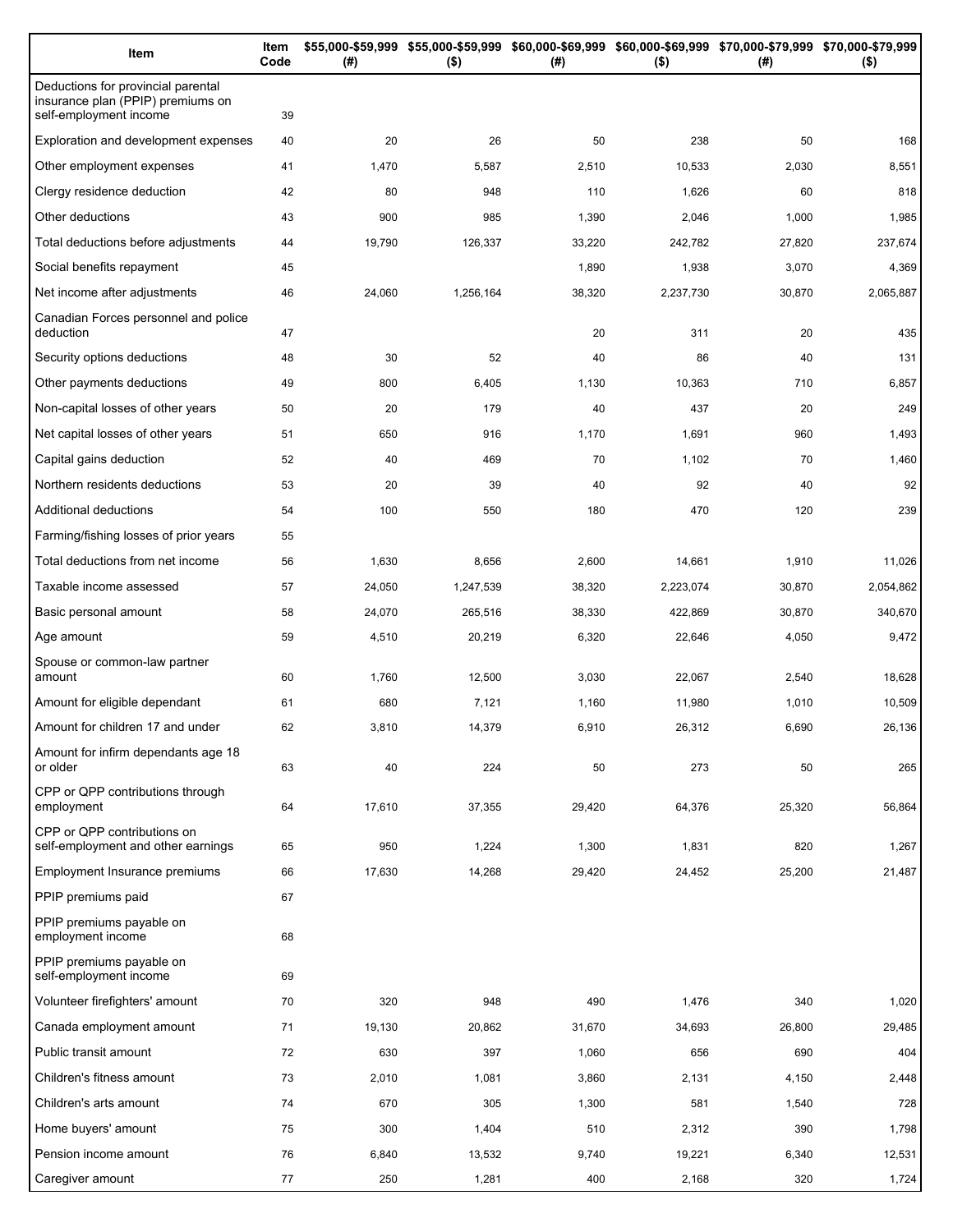| Item                                                                 | Item<br>Code | (#)    | \$55,000-\$59,999 \$55,000-\$59,999 \$60,000-\$69,999 \$60,000-\$69,999 \$70,000-\$79,999 \$70,000-\$79,999<br>$($ \$) | (#)    | $($ \$) | (# )   | $($ \$) |
|----------------------------------------------------------------------|--------------|--------|------------------------------------------------------------------------------------------------------------------------|--------|---------|--------|---------|
| Disability amount                                                    | 78           | 700    | 5,378                                                                                                                  | 1,050  | 8,089   | 600    | 4,580   |
| Disability amount transferred from a<br>dependant                    | 79           | 450    | 4,513                                                                                                                  | 780    | 7,986   | 700    | 7,443   |
| Interest paid on student loans                                       | 80           | 1,280  | 969                                                                                                                    | 2,260  | 1,603   | 1,680  | 1,207   |
| Tuition, education, and textbook<br>amounts                          | 81           | 1,100  | 7,574                                                                                                                  | 1,740  | 12,342  | 1,550  | 12,126  |
| Tuition, education, and textbook<br>amounts transferred from a child | 82           | 890    | 4,375                                                                                                                  | 1,630  | 8,425   | 1,810  | 9,498   |
| Amounts transferred from spouse or<br>common-law partner             | 83           | 720    | 3,634                                                                                                                  | 1,150  | 5,873   | 870    | 4,431   |
| Medical expenses                                                     | 84           | 4,590  | 11,665                                                                                                                 | 5,940  | 16,828  | 3,730  | 11,526  |
| Total tax credits on personal amounts                                | 85           | 24,070 | 67,617                                                                                                                 | 38,330 | 108,183 | 30,870 | 87,946  |
| Allowable charitable donations and<br>government gifts               | 86           | 8,390  | 8,654                                                                                                                  | 13,920 | 14,944  | 11,770 | 12,918  |
| Eligible cultural and ecological gifts                               | 87           |        |                                                                                                                        |        |         |        |         |
| Total tax credit on donations and gifts                              | 88           | 8,320  | 2,341                                                                                                                  | 13,830 | 4,056   | 11,730 | 3,507   |
| Total federal non-refundable tax credits                             | 89           | 24,070 | 69,958                                                                                                                 | 38,330 | 112,239 | 30,870 | 91,453  |
| Federal dividend tax credit                                          | 90           | 5,110  | 7,059                                                                                                                  | 8,450  | 14,163  | 6,850  | 13,144  |
| Overseas employment tax credit                                       | 91           |        |                                                                                                                        | 10     | 45      | 20     | 116     |
| Minimum tax carryover                                                | 92           | 50     | 129                                                                                                                    | 90     | 188     | 70     | 173     |
| Basic federal tax                                                    | 93           | 23,590 | 125,283                                                                                                                | 37,750 | 246,711 | 30,600 | 253,523 |
| Federal Foreign Tax Credit                                           | 94           | 1,360  | 194                                                                                                                    | 2,440  | 423     | 2.100  | 484     |
| Federal Political contribution tax credit                            | 95           | 260    | 33                                                                                                                     | 430    | 64      | 420    | 65      |
| <b>Investment Tax Credit</b>                                         | 96           | 60     | 81                                                                                                                     | 140    | 185     | 120    | 140     |
| Labour-sponsored funds tax credit                                    | 97           |        |                                                                                                                        |        |         |        |         |
| Alternative minimum tax payable                                      | 98           |        |                                                                                                                        | 10     | 10      | 50     | 25      |
| Net federal tax                                                      | 99           | 23,560 | 124,975                                                                                                                | 37,720 | 246,044 | 30,570 | 252,848 |
| CPP contributions on self-employment                                 | 100          | 950    | 2,449                                                                                                                  | 1,300  | 3,662   | 820    | 2,535   |
| Social Benefits repayment                                            | 101          |        |                                                                                                                        | 1,890  | 1,938   | 3,070  | 4,369   |
| <b>Net Provincial Tax</b>                                            | 102          | 23,890 | 105,142                                                                                                                | 38,090 | 201,260 | 30,710 | 201,857 |
| Total tax payable                                                    | 103          | 23.950 | 232.574                                                                                                                | 38,190 | 452,905 | 30.780 | 461,611 |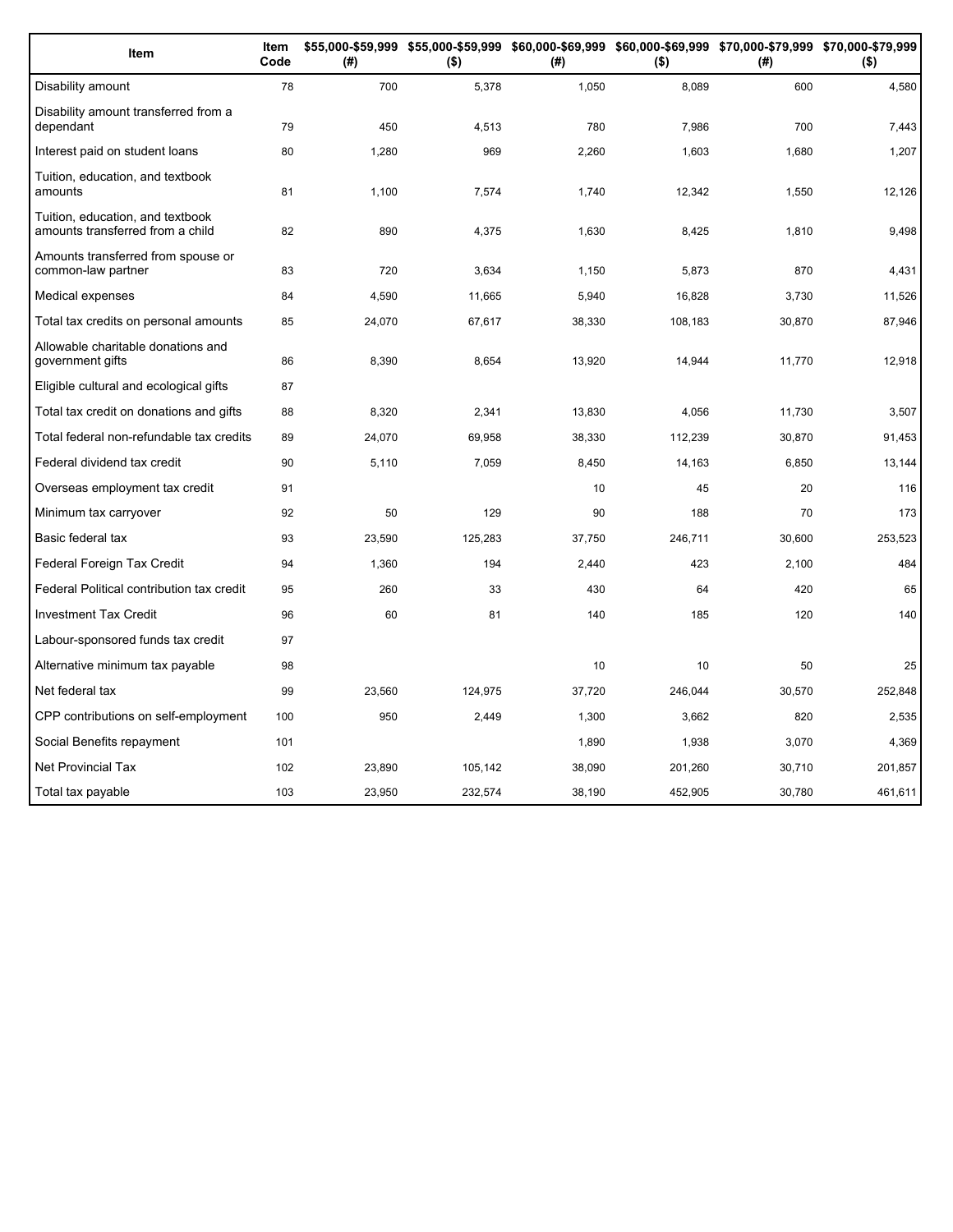| Item                                                              | Item<br>Code   | (# )   | $($ \$)   | (# )   | $($ \$)   | \$80,000-\$89,999 \$80,000-\$89,999 \$90,000-\$99,999 \$90,000-\$99,999 \$100,000-\$149,999 \$100,000-\$149,999<br>(#) | $($ \$)   |
|-------------------------------------------------------------------|----------------|--------|-----------|--------|-----------|------------------------------------------------------------------------------------------------------------------------|-----------|
| Number of taxable returns                                         | $\mathbf{1}$   | 21,460 |           | 13,910 |           | 26,850                                                                                                                 |           |
| Number of non-taxable returns                                     | $\overline{2}$ | 30     |           | 20     |           | 60                                                                                                                     |           |
| Total number of returns                                           | 3              | 21,500 |           | 13,940 |           | 26,910                                                                                                                 |           |
| Employment income                                                 | 4              | 18,720 | 1,397,910 | 12,070 | 986,387   | 22,860                                                                                                                 | 2,225,600 |
| Commissions (from employment)                                     | 5              | 490    | 15,530    | 360    | 12,163    | 950                                                                                                                    | 46,275    |
| Other employment income                                           | 6              | 2,550  | 8,607     | 1,940  | 7,695     | 4,430                                                                                                                  | 28,548    |
| Old Age Security pension (OASP)                                   | $\overline{7}$ | 2,280  | 13,515    | 1,550  | 9,171     | 3,070                                                                                                                  | 17,436    |
| CPP or QPP benefits                                               | 8              | 3,750  | 30,201    | 2,550  | 20,549    | 4,920                                                                                                                  | 39,846    |
| Other pensions or superannuation                                  | 9              | 3,530  | 137,024   | 2,450  | 97,493    | 5,190                                                                                                                  | 216,365   |
| Elected split-pension amount                                      | 10             | 810    | 9,487     | 550    | 6,647     | 780                                                                                                                    | 7,964     |
| Universal Child Care Benefit<br>(UCCB)                            | 11             | 640    | 958       | 310    | 464       | 490                                                                                                                    | 748       |
| Employment Insurance and other<br>benefits                        | 12             | 1,770  | 14,579    | 1,220  | 9,367     | 2,190                                                                                                                  | 14,603    |
| Taxable amount of dividends from<br>taxable Canadian corporations | 13             | 5,190  | 81,581    | 3,950  | 77,767    | 9,610                                                                                                                  | 291,974   |
| Interest and other investment<br>income                           | 14             | 5,520  | 8,638     | 3,770  | 7,110     | 8,630                                                                                                                  | 20,336    |
| Net partnership income (Limited<br>or non-active partners only)   | 15             | 60     | 160       | 40     | 167       | 200                                                                                                                    | 1,102     |
| Net rental income                                                 | 16             | 1,110  | 2,083     | 830    | 2,420     | 1,710                                                                                                                  | 6,457     |
| Taxable capital gains                                             | 17             | 2,490  | 10,936    | 1,870  | 9,623     | 4,510                                                                                                                  | 31,645    |
| Registered retirement savings<br>plan income (RRSP)               | 18             | 3,130  | 21,119    | 2,020  | 16,009    | 3,850                                                                                                                  | 45,952    |
| Other income                                                      | 19             | 3,890  | 23,827    | 2,850  | 22,866    | 7,010                                                                                                                  | 85,374    |
| Net business income                                               | 20             | 1,100  | 18,511    | 690    | 10,929    | 1,400                                                                                                                  | 34,487    |
| Net professional income                                           | 21             | 350    | 9,354     | 270    | 8,301     | 810                                                                                                                    | 39,607    |
| Net commission income                                             | 22             | 130    | 3,250     | 100    | 3,537     | 220                                                                                                                    | 9,464     |
| Net farming income                                                | 23             | 110    | 133       | 100    | 639       | 190                                                                                                                    | 2,146     |
| Net fishing income                                                | 24             | 200    | 7,757     | 130    | 5,824     | 240                                                                                                                    | 13,273    |
| Workers' compensation benefits                                    | 25             | 370    | 3,572     | 220    | 2,454     | 370                                                                                                                    | 10,474    |
| Social assistance payments                                        | 26             | 40     | 154       | 30     | 104       | 40                                                                                                                     | 237       |
| Net federal supplements                                           | 27             |        |           | 30     | 98        | 50                                                                                                                     | 131       |
| Total income assessed                                             | 28             | 21,500 | 1,819,783 | 13,940 | 1,319,002 | 26,910                                                                                                                 | 3,192,336 |
| Registered pension plan<br>contributions (RPP)                    | 29             | 12,260 | 69,899    | 7,310  | 43,601    | 12,430                                                                                                                 | 80,697    |
| <b>RRSP</b> deduction                                             | 30             | 9,580  | 56,540    | 6,770  | 49,446    | 14,860                                                                                                                 | 175,251   |
| Deduction for elected<br>split-pension amount                     | 31             | 1,950  | 32,803    | 1,310  | 22,499    | 3,010                                                                                                                  | 56,694    |
| Annual union, professional, or like<br>dues                       | 32             | 10,220 | 10,166    | 5,970  | 6,142     | 10,000                                                                                                                 | 11,553    |
| Child care expenses                                               | 33             | 1,220  | 6,215     | 600    | 3,188     | 990                                                                                                                    | 5,478     |
| <b>Business investment loss</b>                                   | 34             |        |           |        |           | 20                                                                                                                     | 315       |
| Moving expenses                                                   | 35             | 150    | 1,242     | 80     | 692       | 180                                                                                                                    | 2,110     |
| Support payments made                                             | 36             | 150    | 1,254     | 160    | 1,687     | 360                                                                                                                    | 4,913     |
| Carrying charges and interest<br>expenses                         | 37             | 2,660  | 5,272     | 2,030  | 4,338     | 4,900                                                                                                                  | 13,370    |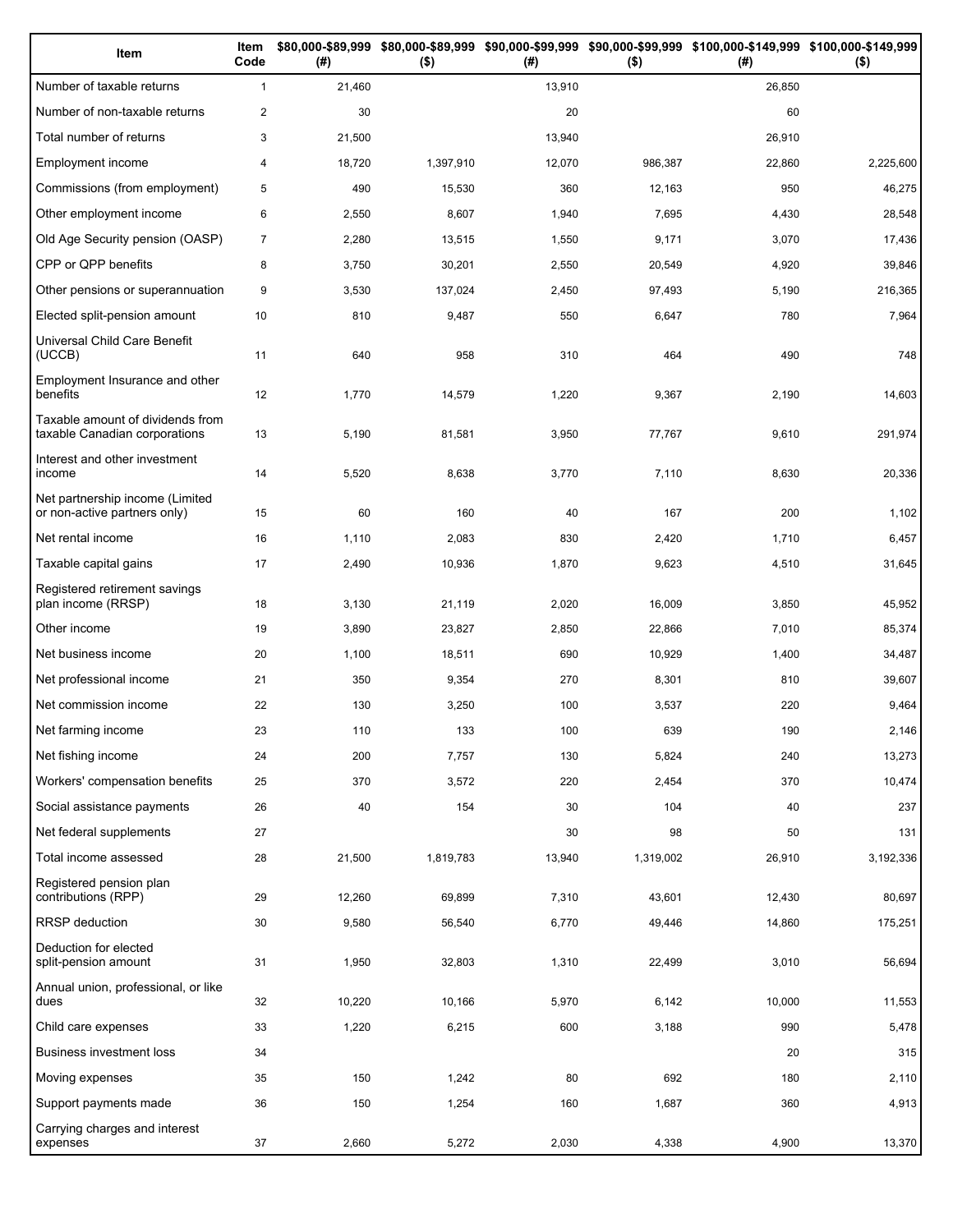| Item                                                                                              | Item<br>Code | (# )   | $($ \$)   | (#)    | $($ \$)   | \$80,000-\$89,999 \$80,000-\$89,999 \$90,000-\$99,999 \$90,000-\$99,999 \$100,000-\$149,999 \$100,000-\$149,999<br>(#) | $($ \$)   |
|---------------------------------------------------------------------------------------------------|--------------|--------|-----------|--------|-----------|------------------------------------------------------------------------------------------------------------------------|-----------|
| Deductions for CPP/QPP<br>contributions on self-employment<br>and other earnings                  | 38           | 640    | 1,022     | 400    | 697       | 1,050                                                                                                                  | 1,804     |
| Deductions for provincial parental<br>insurance plan (PPIP) premiums<br>on self-employment income | 39           |        |           |        |           |                                                                                                                        |           |
| Exploration and development<br>expenses                                                           | 40           | 40     | 196       | 50     | 353       | 150                                                                                                                    | 866       |
| Other employment expenses                                                                         | 41           | 1,480  | 6,606     | 1,090  | 4,995     | 2,270                                                                                                                  | 12,818    |
| Clergy residence deduction                                                                        | 42           | 40     | 628       | 20     | 347       | 50                                                                                                                     | 788       |
| Other deductions                                                                                  | 43           | 670    | 1,493     | 450    | 1,662     | 930                                                                                                                    | 5,938     |
| Total deductions before<br>adjustments                                                            | 44           | 19,810 | 193,421   | 12,860 | 139,973   | 24,580                                                                                                                 | 372,595   |
| Social benefits repayment                                                                         | 45           | 2,410  | 4,785     | 1,950  | 4,875     | 4,070                                                                                                                  | 14,510    |
| Net income after adjustments                                                                      | 46           | 21,490 | 1,621,585 | 13,940 | 1,174,232 | 26,900                                                                                                                 | 2,805,745 |
| Canadian Forces personnel and<br>police deduction                                                 | 47           | 20     | 743       | 20     | 506       | 30                                                                                                                     | 1,078     |
| Security options deductions                                                                       | 48           | 30     | 142       | 20     | 123       | 100                                                                                                                    | 765       |
| Other payments deductions                                                                         | 49           | 420    | 3,776     | 270    | 2,649     | 450                                                                                                                    | 10,805    |
| Non-capital losses of other years                                                                 | 50           | 10     | 155       |        |           | 20                                                                                                                     | 375       |
| Net capital losses of other years                                                                 | 51           | 680    | 1,335     | 570    | 1,312     | 1,470                                                                                                                  | 4,083     |
| Capital gains deduction                                                                           | 52           | 60     | 2,206     | 50     | 1,986     | 170                                                                                                                    | 7,985     |
| Northern residents deductions                                                                     | 53           | 40     | 104       | 30     | 74        | 150                                                                                                                    | 424       |
| Additional deductions                                                                             | 54           | 90     | 442       | 70     | 159       | 140                                                                                                                    | 2,040     |
| Farming/fishing losses of prior<br>years                                                          | 55           |        |           |        |           | 10                                                                                                                     | 218       |
| Total deductions from net income                                                                  | 56           | 1,340  | 8,915     | 1,000  | 7,076     | 2,460                                                                                                                  | 27,774    |
| Taxable income assessed                                                                           | 57           | 21,490 | 1,612,670 | 13,930 | 1,167,174 | 26,900                                                                                                                 | 2,778,038 |
| Basic personal amount                                                                             | 58           | 21,500 | 237,196   | 13,940 | 153,757   | 26,910                                                                                                                 | 296,873   |
| Age amount                                                                                        | 59           | 1,610  | 3,226     | 640    | 1,239     | 610                                                                                                                    | 1,213     |
| Spouse or common-law partner<br>amount                                                            | 60           | 2,090  | 15,698    | 1,430  | 11,029    | 3,240                                                                                                                  | 25,200    |
| Amount for eligible dependant                                                                     | 61           | 650    | 6,741     | 360    | 3,610     | 580                                                                                                                    | 6,004     |
| Amount for children 17 and under                                                                  | 62           | 5,120  | 20,296    | 3,460  | 13,729    | 6,870                                                                                                                  | 28,031    |
| Amount for infirm dependants age<br>18 or older                                                   | 63           | 30     | 166       | 20     | 110       | 50                                                                                                                     | 292       |
| CPP or QPP contributions<br>through employment                                                    | 64           | 18,220 | 41,159    | 11,650 | 26,424    | 22,050                                                                                                                 | 49,709    |
| CPP or QPP contributions on<br>self-employment and other                                          |              |        |           |        |           |                                                                                                                        |           |
| earnings                                                                                          | 65           | 640    | 1,022     | 400    | 697       | 1,050                                                                                                                  | 1,804     |
| Employment Insurance premiums                                                                     | 66           | 17,960 | 15,452    | 11,420 | 9,859     | 20,830                                                                                                                 | 17,939    |
| PPIP premiums paid                                                                                | 67           |        |           |        |           |                                                                                                                        |           |
| PPIP premiums payable on<br>employment income                                                     | 68           |        |           |        |           |                                                                                                                        |           |
| PPIP premiums payable on<br>self-employment income                                                | 69           |        |           |        |           |                                                                                                                        |           |
| Volunteer firefighters' amount                                                                    | 70           | 210    | 636       | 130    | 399       | 220                                                                                                                    | 654       |
| Canada employment amount                                                                          | 71           | 19,050 | 21,044    | 12,310 | 13,593    | 23,390                                                                                                                 | 25,812    |
| Public transit amount                                                                             | 72           | 620    | 380       | 370    | 211       | 590                                                                                                                    | 344       |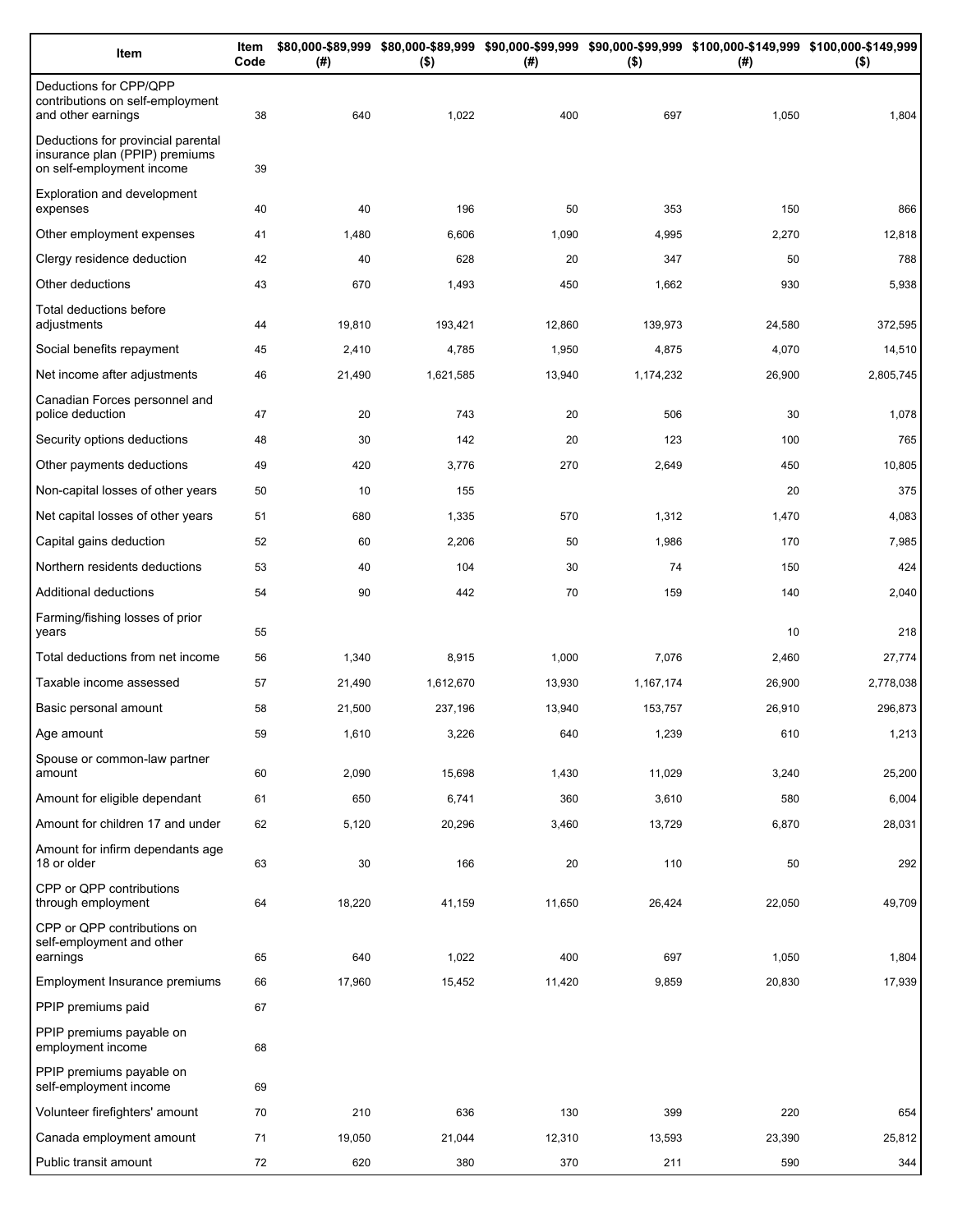| Item                                                                 | Item<br>Code | (# )   | $($ \$) | (#)    | $($ \$) | \$80,000-\$89,999 \$80,000-\$89,999 \$90,000-\$99,999 \$90,000-\$99,999 \$100,000-\$149,999 \$100,000-\$149,999<br>(#) | $($ \$) |
|----------------------------------------------------------------------|--------------|--------|---------|--------|---------|------------------------------------------------------------------------------------------------------------------------|---------|
| Children's fitness amount                                            | 73           | 3,230  | 1,969   | 2,170  | 1,394   | 4,610                                                                                                                  | 3,129   |
| Children's arts amount                                               | 74           | 1,330  | 677     | 880    | 452     | 2,010                                                                                                                  | 1,137   |
| Home buyers' amount                                                  | 75           | 200    | 902     | 130    | 568     | 210                                                                                                                    | 986     |
| Pension income amount                                                | 76           | 4,090  | 8,059   | 2,830  | 5,574   | 5,760                                                                                                                  | 11,343  |
| Caregiver amount                                                     | 77           | 210    | 1,126   | 140    | 775     | 290                                                                                                                    | 1,647   |
| Disability amount                                                    | 78           | 380    | 2,948   | 240    | 1,862   | 460                                                                                                                    | 3,535   |
| Disability amount transferred from<br>a dependant                    | 79           | 510    | 5,389   | 320    | 3,286   | 620                                                                                                                    | 6,762   |
| Interest paid on student loans                                       | 80           | 870    | 572     | 460    | 295     | 550                                                                                                                    | 347     |
| Tuition, education, and textbook<br>amounts                          | 81           | 930    | 5,906   | 520    | 3,002   | 760                                                                                                                    | 5,187   |
| Tuition, education, and textbook<br>amounts transferred from a child | 82           | 1,590  | 8,633   | 1,190  | 6,458   | 2,800                                                                                                                  | 15,773  |
| Amounts transferred from spouse<br>or common-law partner             | 83           | 580    | 2,897   | 400    | 1,993   | 810                                                                                                                    | 3,837   |
| Medical expenses                                                     | 84           | 2,170  | 6,841   | 1,340  | 4,747   | 2,910                                                                                                                  | 12,204  |
| Total tax credits on personal<br>amounts                             | 85           | 21,500 | 61,346  | 13,940 | 39,764  | 26,910                                                                                                                 | 77,974  |
| Allowable charitable donations<br>and government gifts               | 86           | 8,910  | 9,932   | 6,130  | 7,649   | 13,130                                                                                                                 | 20,578  |
| Eligible cultural and ecological<br>gifts                            | 87           |        |         |        |         |                                                                                                                        |         |
| Total tax credit on donations and<br>gifts                           | 88           | 8,870  | 2,695   | 6,100  | 2,097   | 13,100                                                                                                                 | 5,697   |
| Total federal non-refundable tax<br>credits                          | 89           | 21,500 | 64,041  | 13,940 | 41,862  | 26,910                                                                                                                 | 83,671  |
| Federal dividend tax credit                                          | 90           | 5,210  | 11,122  | 3,970  | 10,601  | 9,640                                                                                                                  | 39,630  |
| Overseas employment tax credit                                       | 91           | 30     | 206     | 40     | 265     | 140                                                                                                                    | 1,323   |
| Minimum tax carryover                                                | 92           | 80     | 197     | 70     | 119     | 270                                                                                                                    | 558     |
| Basic federal tax                                                    | 93           | 21,390 | 213,928 | 13,860 | 162,612 | 26,710                                                                                                                 | 424,457 |
| Federal Foreign Tax Credit                                           | 94           | 1,500  | 438     | 1,130  | 475     | 2,890                                                                                                                  | 2,254   |
| Federal Political contribution tax<br>credit                         | 95           | 260    | 43      | 230    | 38      | 570                                                                                                                    | 103     |
| <b>Investment Tax Credit</b>                                         | 96           | 70     | 93      | 60     | 110     | 150                                                                                                                    | 239     |
| Labour-sponsored funds tax credit                                    | 97           |        |         |        |         | 10                                                                                                                     | 6       |
| Alternative minimum tax payable                                      | 98           | 110    | 56      | 100    | 86      | 390                                                                                                                    | 450     |
| Net federal tax                                                      | 99           | 21,370 | 213,364 | 13,840 | 161,992 | 26,670                                                                                                                 | 421,884 |
| CPP contributions on<br>self-employment                              | 100          | 640    | 2,044   | 400    | 1,394   | 1,050                                                                                                                  | 3,608   |
| Social Benefits repayment                                            | 101          | 2,410  | 4,785   | 1,950  | 4,875   | 4,070                                                                                                                  | 14,510  |
| Net Provincial Tax                                                   | 102          | 21,430 | 169,566 | 13,880 | 128,161 | 26,740                                                                                                                 | 324,747 |
| Total tax payable                                                    | 103          | 21,460 | 389,759 | 13,910 | 296,422 | 26,850                                                                                                                 | 764,751 |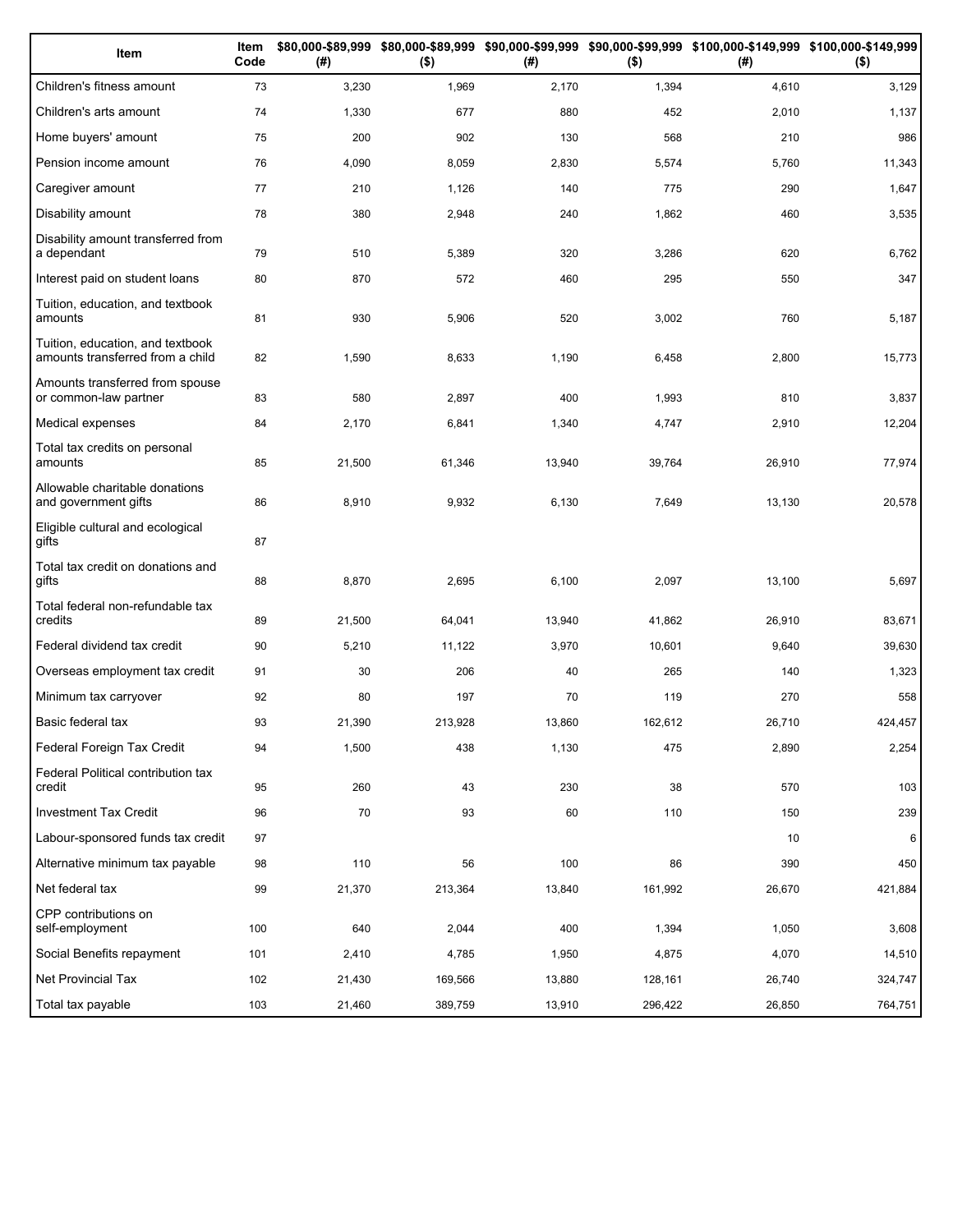| Item                                                                                           | Item<br>Code   | (#)   | \$150,000-\$249,999 \$150,000-\$249,999<br>$($ \$) | \$250,000<br>and<br>over (#) | \$250,000<br>and<br>over (\$) |
|------------------------------------------------------------------------------------------------|----------------|-------|----------------------------------------------------|------------------------------|-------------------------------|
| Number of taxable returns                                                                      | $\mathbf{1}$   | 9,500 |                                                    | 3,510                        |                               |
| Number of non-taxable returns                                                                  | $\overline{2}$ | 20    |                                                    |                              |                               |
| Total number of returns                                                                        | 3              | 9,510 |                                                    | 3,520                        |                               |
| Employment income                                                                              | 4              | 7,400 | 978,670                                            | 2,430                        | 654,308                       |
| Commissions (from employment)                                                                  | 5              | 420   | 35,763                                             | 210                          | 57,425                        |
| Other employment income                                                                        | 6              | 1,730 | 43,336                                             | 610                          | 54,888                        |
| Old Age Security pension (OASP)                                                                | 7              | 1,570 | 8,236                                              | 860                          | 4,215                         |
| CPP or QPP benefits                                                                            | 8              | 2,070 | 17,318                                             | 1,040                        | 8,951                         |
| Other pensions or superannuation                                                               | 9              | 2,160 | 107,740                                            | 810                          | 64,894                        |
| Elected split-pension amount                                                                   | 10             | 300   | 4,110                                              | 80                           | 462                           |
| Universal Child Care Benefit (UCCB)                                                            | 11             | 150   | 236                                                | 30                           | 44                            |
| Employment Insurance and other benefits                                                        | 12             | 400   | 2,541                                              | 50                           | 404                           |
| Taxable amount of dividends from taxable Canadian corporations                                 | 13             | 4,930 | 289,831                                            | 2,470                        | 392,691                       |
| Interest and other investment income                                                           | 14             | 4,170 | 21,081                                             | 2,230                        | 35,125                        |
| Net partnership income (Limited or non-active partners only)                                   | 15             | 150   | 943                                                | 150                          | 1,983                         |
| Net rental income                                                                              | 16             | 760   | 5,790                                              | 350                          | 10,501                        |
| Taxable capital gains                                                                          | 17             | 2,470 | 40,912                                             | 1,420                        | 128,340                       |
| Registered retirement savings plan income (RRSP)                                               | 18             | 1,140 | 29,494                                             | 340                          | 29,958                        |
| Other income                                                                                   | 19             | 3,270 | 69,695                                             | 1,600                        | 83,463                        |
| Net business income                                                                            | 20             | 510   | 18,684                                             | 200                          | 12,677                        |
| Net professional income                                                                        | 21             | 600   | 57,410                                             | 340                          | 84,830                        |
| Net commission income                                                                          | 22             | 110   | 7,657                                              | 30                           | 2,856                         |
| Net farming income                                                                             | 23             | 90    | 1,904                                              | 50                           | 4,910                         |
| Net fishing income                                                                             | 24             | 60    | 5,723                                              | 20                           | 4,733                         |
| Workers' compensation benefits                                                                 | 25             | 110   | 4,774                                              | 20                           | 1,421                         |
| Social assistance payments                                                                     | 26             |       |                                                    |                              |                               |
| Net federal supplements                                                                        | 27             | 20    | 73                                                 |                              |                               |
| Total income assessed                                                                          | 28             | 9,510 | 1,753,463                                          | 3,520                        | 1,640,093                     |
| Registered pension plan contributions (RPP)                                                    | 29             | 2,890 | 22,191                                             | 700                          | 6,289                         |
| <b>RRSP</b> deduction                                                                          | 30             | 5,790 | 115,609                                            | 2,040                        | 72,346                        |
| Deduction for elected split-pension amount                                                     | 31             | 1,190 | 24,818                                             | 380                          | 9,722                         |
| Annual union, professional, or like dues                                                       | 32             | 2,350 | 3,017                                              | 420                          | 464                           |
| Child care expenses                                                                            | 33             | 290   | 1,696                                              | 80                           | 528                           |
| <b>Business investment loss</b>                                                                | 34             | 20    | 669                                                |                              |                               |
| Moving expenses                                                                                | 35             | 50    | 764                                                | 10                           | 310                           |
| Support payments made                                                                          | 36             | 190   | 4,845                                              | 120                          | 6,340                         |
| Carrying charges and interest expenses                                                         | 37             | 2,590 | 10,828                                             | 1,530                        | 14,411                        |
| Deductions for CPP/QPP contributions on self-employment and other earnings                     | 38             | 570   | 1,084                                              | 310                          | 619                           |
| Deductions for provincial parental insurance plan (PPIP) premiums on<br>self-employment income | 39             |       |                                                    |                              |                               |
| Exploration and development expenses                                                           | 40             | 160   | 1,274                                              | 160                          | 3,218                         |
| Other employment expenses                                                                      | 41             | 940   | 6,986                                              | 350                          | 7,448                         |
| Clergy residence deduction                                                                     | 42             |       |                                                    |                              |                               |
| Other deductions                                                                               | 43             | 380   | 7,998                                              | 220                          | 14,056                        |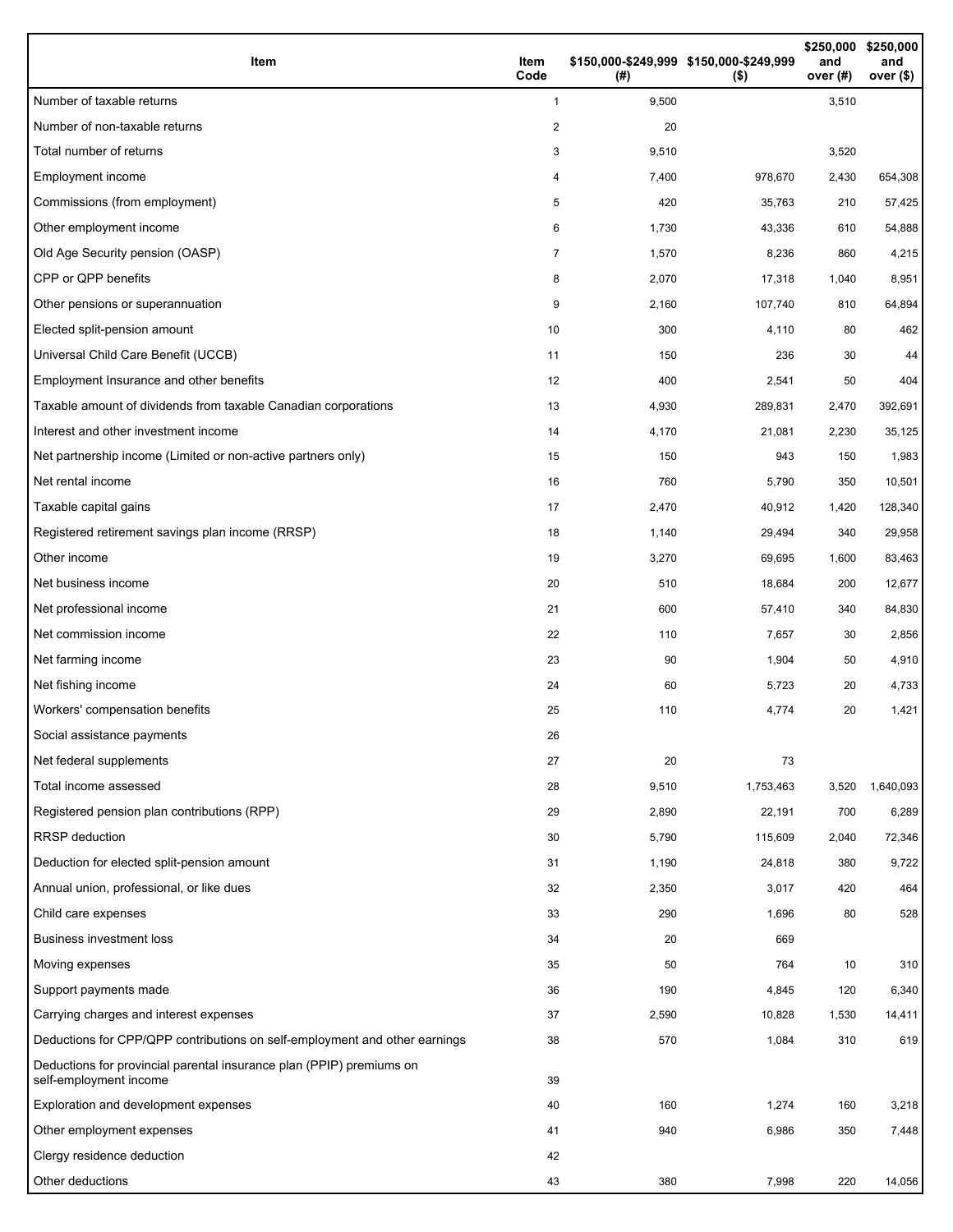| Item                                                              | <b>Item Code</b> | (# )  | \$150,000-\$249,999 \$150,000-\$249,999<br>$($ \$) | \$250,000<br>and<br>over (#) | \$250,000<br>and<br>over (\$) |
|-------------------------------------------------------------------|------------------|-------|----------------------------------------------------|------------------------------|-------------------------------|
| Total deductions before adjustments                               | 44               | 8,500 | 201,815                                            | 3,140                        | 136,162                       |
| Social benefits repayment                                         | 45               | 1,520 | 8,137                                              | 700                          | 4,048                         |
| Net income after adjustments                                      | 46               | 9,510 | 1,543,527                                          | 3,520                        | 1,499,913                     |
| Canadian Forces personnel and police deduction                    | 47               |       |                                                    |                              |                               |
| Security options deductions                                       | 48               | 110   | 1,718                                              | 100                          | 11,126                        |
| Other payments deductions                                         | 49               | 130   | 4,880                                              | 30                           | 1,440                         |
| Non-capital losses of other years                                 | 50               |       |                                                    |                              |                               |
| Net capital losses of other years                                 | 51               | 870   | 4,473                                              | 510                          | 10,088                        |
| Capital gains deduction                                           | 52               | 170   | 14,973                                             | 170                          | 39,946                        |
| Northern residents deductions                                     | 53               | 70    | 200                                                |                              |                               |
| Additional deductions                                             | 54               | 70    | 1,662                                              | 20                           | 64                            |
| Farming/fishing losses of prior years                             | 55               |       |                                                    |                              |                               |
| Total deductions from net income                                  | 56               | 1,370 | 28,265                                             | 770                          | 63,104                        |
| Taxable income assessed                                           | 57               | 9,510 | 1,515,273                                          | 3,520                        | 1,436,813                     |
| Basic personal amount                                             | 58               | 9,510 | 104,932                                            | 3,520                        | 38,776                        |
| Age amount                                                        | 59               | 80    | 360                                                | 40                           | 141                           |
| Spouse or common-law partner amount                               | 60               | 1,240 | 10,052                                             | 510                          | 4,397                         |
| Amount for eligible dependant                                     | 61               | 190   | 1,970                                              | 50                           | 476                           |
| Amount for children 17 and under                                  | 62               | 2,560 | 10,742                                             | 910                          | 3,955                         |
| Amount for infirm dependants age 18 or older                      | 63               | 20    | 141                                                |                              |                               |
| CPP or QPP contributions through employment                       | 64               | 6,920 | 15,387                                             | 2,140                        | 4,727                         |
| CPP or QPP contributions on self-employment and other earnings    | 65               | 570   | 1,084                                              | 310                          | 619                           |
| Employment Insurance premiums                                     | 66               | 5,910 | 5,019                                              | 1,490                        | 1,248                         |
| PPIP premiums paid                                                | 67               |       |                                                    |                              |                               |
| PPIP premiums payable on employment income                        | 68               |       |                                                    |                              |                               |
| PPIP premiums payable on self-employment income                   | 69               |       |                                                    |                              |                               |
| Volunteer firefighters' amount                                    | 70               |       |                                                    |                              |                               |
| Canada employment amount                                          | 71               | 7,680 | 8,478                                              | 2,610                        | 2,867                         |
| Public transit amount                                             | 72               | 120   | 65                                                 | 20                           | 12                            |
| Children's fitness amount                                         | 73               | 1,780 | 1,325                                              | 610                          | 497                           |
| Children's arts amount                                            | 74               | 800   | 499                                                | 300                          | 211                           |
| Home buyers' amount                                               | 75               | 50    | 223                                                | 10                           | 50                            |
| Pension income amount                                             | 76               | 2,350 | 4,619                                              | 870                          | 1,695                         |
| Caregiver amount                                                  | 77               | 100   | 555                                                | 30                           | 152                           |
| Disability amount                                                 | 78               | 240   | 1,824                                              | 110                          | 808                           |
| Disability amount transferred from a dependant                    | 79               | 230   | 2,399                                              | 60                           | 588                           |
| Interest paid on student loans                                    | 80               | 110   | 84                                                 | 30                           | 11                            |
| Tuition, education, and textbook amounts                          | 81               | 200   | 1,020                                              | 50                           | 277                           |
| Tuition, education, and textbook amounts transferred from a child | 82               | 1,140 | 6,728                                              | 390                          | 2,517                         |
| Amounts transferred from spouse or common-law partner             | 83               | 290   | 1,341                                              | 110                          | 508                           |
| Medical expenses                                                  | 84               | 1,290 | 7,748                                              | 670                          | 5,648                         |
| Total tax credits on personal amounts                             | 85               | 9,510 | 28,009                                             | 3,520                        | 10,537                        |
| Allowable charitable donations and government gifts               | 86               | 5,300 | 15,915                                             | 2,360                        | 39,113                        |